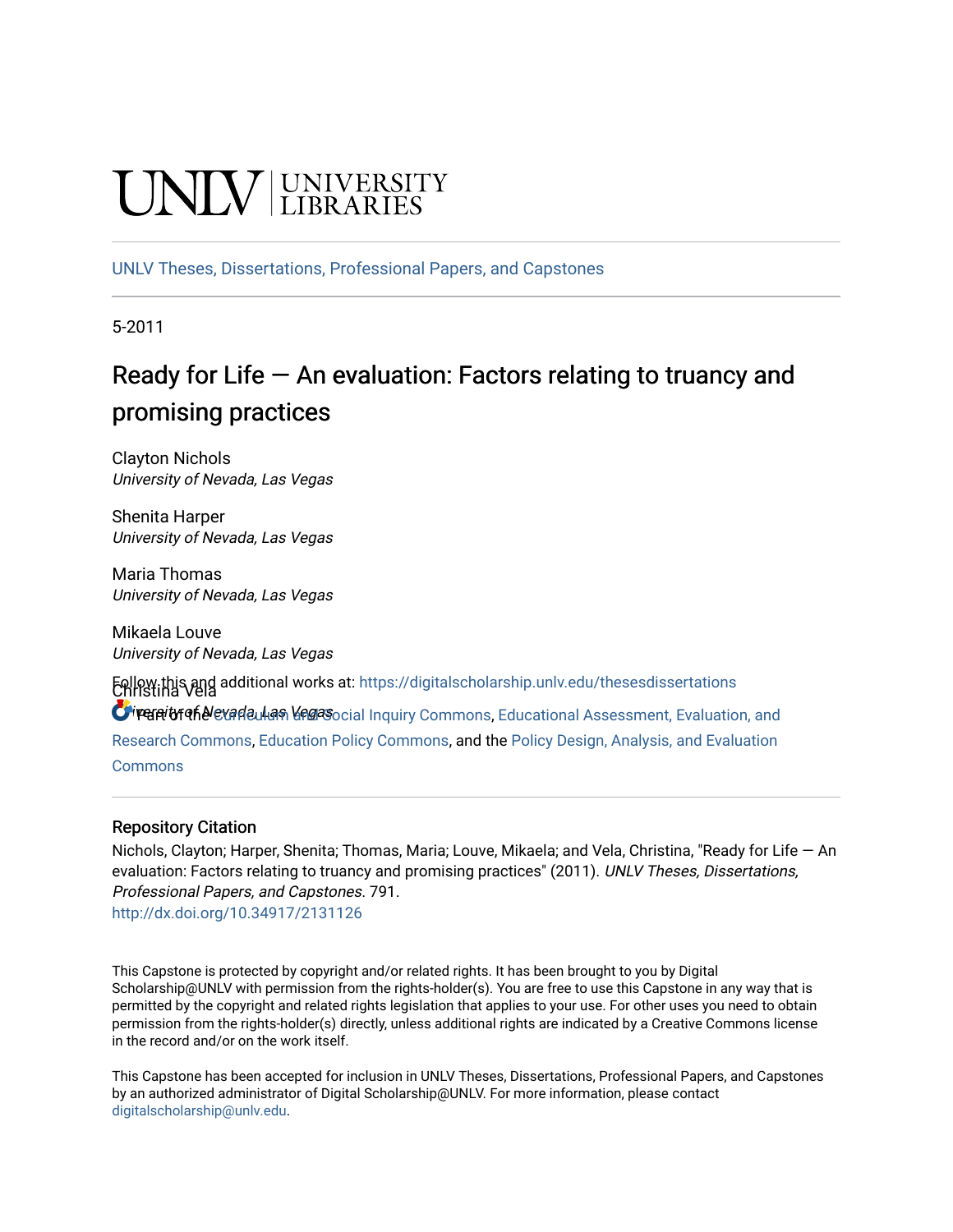# **Introduction**

Truancy is generally defined as one or more unexcused absences by a student within a scheduled school day. Defining chronic truancy become problematic as definitions vary among school districts and states. Fro the purpose of this strategic recommendation, the Clark County School District policy of three or more unexcused absences shall be our working definition.

Truancy has been linked to serious delinquent activity in youth and to significant negative behavior and characteristics in adults. Truancy is on e of the most common factors leading to dropout and students not meeting graduation standards. Nevada has arguably the highest high school dropout rate in the nation. This evaluation was prepared for Ready for Life: A movement created by Nevada Public Education Foundation (NPEF), to connect youth to school and work by age 25, but can be of use to several audiences. Practitioners who work with struggling students, court representatives and parents, teachers and administrators, and anyone who has taken an interest in Nevada's up and coming workforce. This evaluation should provide an introduction and overview of the range and seriousness of the truancy issues in Southern Nevada and shed light on the correlates of truancy as well. It will also provide recommendations for best practices as well as some resources for parents to help prevent truancy.

# **Evaluation Approach**

**Ready for Life** is a movement of the Nevada Public Education Foundation (NPEF) that works in partnership with community stakeholders to create an atmosphere in Southern Nevada that values education. Ready for Life was launched in 2005 by the NPEF in partnership with several public and private organizations, as a collaborative cross-agency effort to improve Nevada's success at engaging and graduating "ready for life" students and re-engaging those who prematurely left school.

The focus of the evaluation was on Ready for Life (RFL) and the evaluation was expected to generate a fuller understanding about truancy prevention in Southern Nevada as well as provide recommendations and best practices to help in the abatement of truancy. Understanding Ready for Life's position in the broader system as well as juxtaposing it against other truancy prevention programs was vital in order to identify effective practices. However, it is beyond the scope to look at the practices and effectiveness of other actors or the overall effectiveness of the system as a whole on addressing truancy.

The goal of Ready for Life for Southern Nevada is to connect youth to school and work by 25 years of age. Ready for Life defines itself as a collaborative initiative focused on connecting resources, people and information across systems. Ready for Life employs a plan that includes five critical components of a comprehensive local youth serving system.

- 1. Academic achievement
- 2. Career development
- 3. Community services and support
- 4. Youth leadership
- 5. Comprehensive youth development approach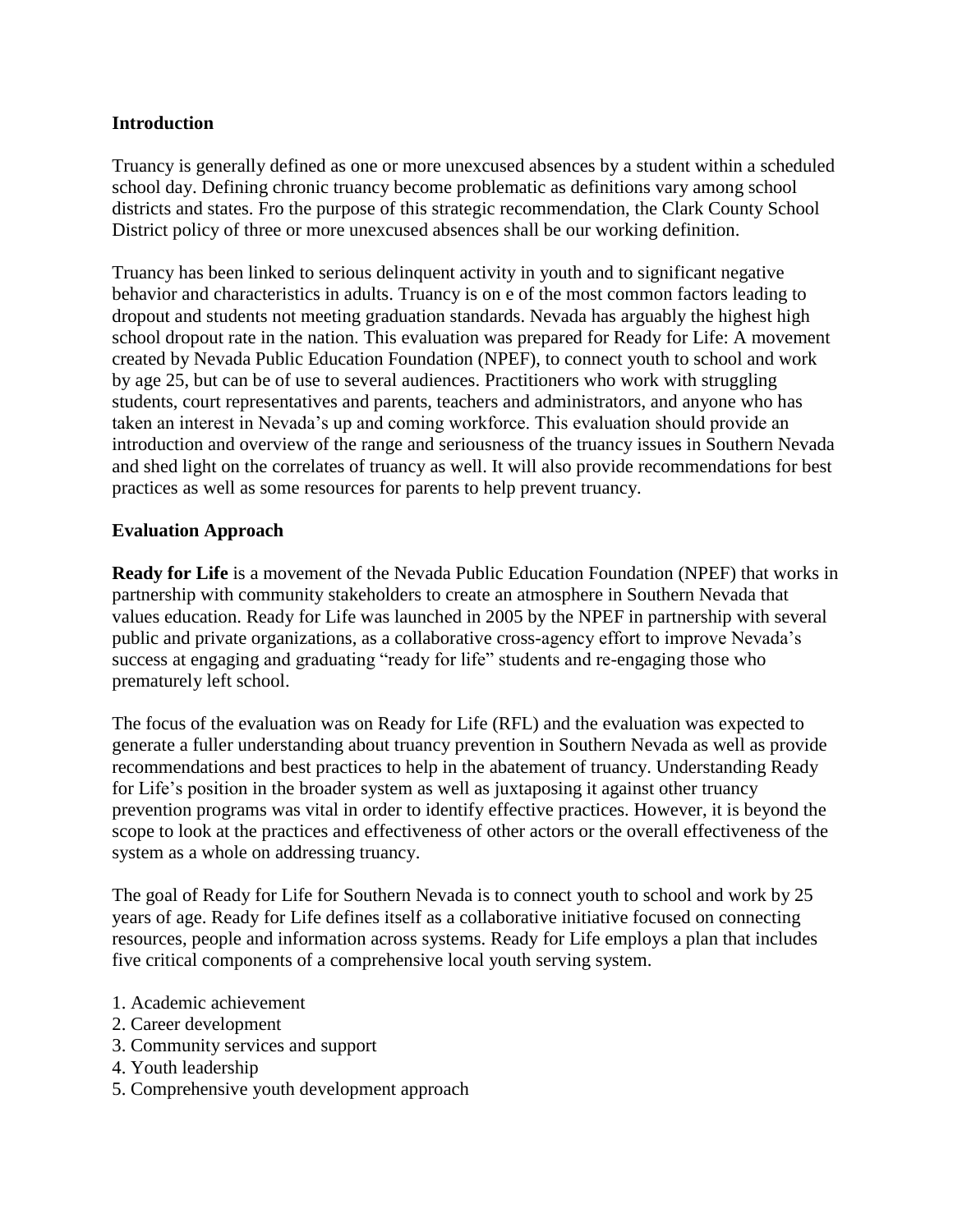#### **Evaluation objectives and approach**

Overarching Questions

The overarching evaluation questions were:

• What evidence exists to demonstrate that RFL practices support schools to improve the day-to-day attendance of all students, particularly those at-risk of truancy?

• Which RFL practices appear to contribute to strong or promising outputs and which appear to be linked with adequate or low outputs?

A four phased approach was adopted in order to answer the overarching and sub evaluation questions.

Phase 1. Scoping and planning phase

What is the rationale behind the Ready for Life Movement? How has Ready for Life been effective since 2005? What are the key evaluation questions?

Phase 2. Case study development

How, in what ways and under what circumstances has Ready for Life achieved outcomes for school and the community?

Phase 3. Evaluation of Ready for Life and its Community collaborates in relation to other truancy reduction programs

What are the overarching best practices of effective truancy reduction programs? and

What do schools and community programs see as their role, what actions do they undertake?

Phase 4: Final Reporting

What would an effective truancy reduction program look like in Southern Nevada? What is the most effective model of this program?

How effective has Ready for Life been in Southern Nevada?

Recommendations for parents and stakeholders.

This report is a synthesis of data gathered from the evaluative activities carried out during the entire evaluation and the main findings have been presented in five parts:

• Understanding the Social and Financial Impact of Truancy on the State and its Resources

• Ready For Life – What is its impact in the community?

• Best Practices In and Outside of Southern Nevada.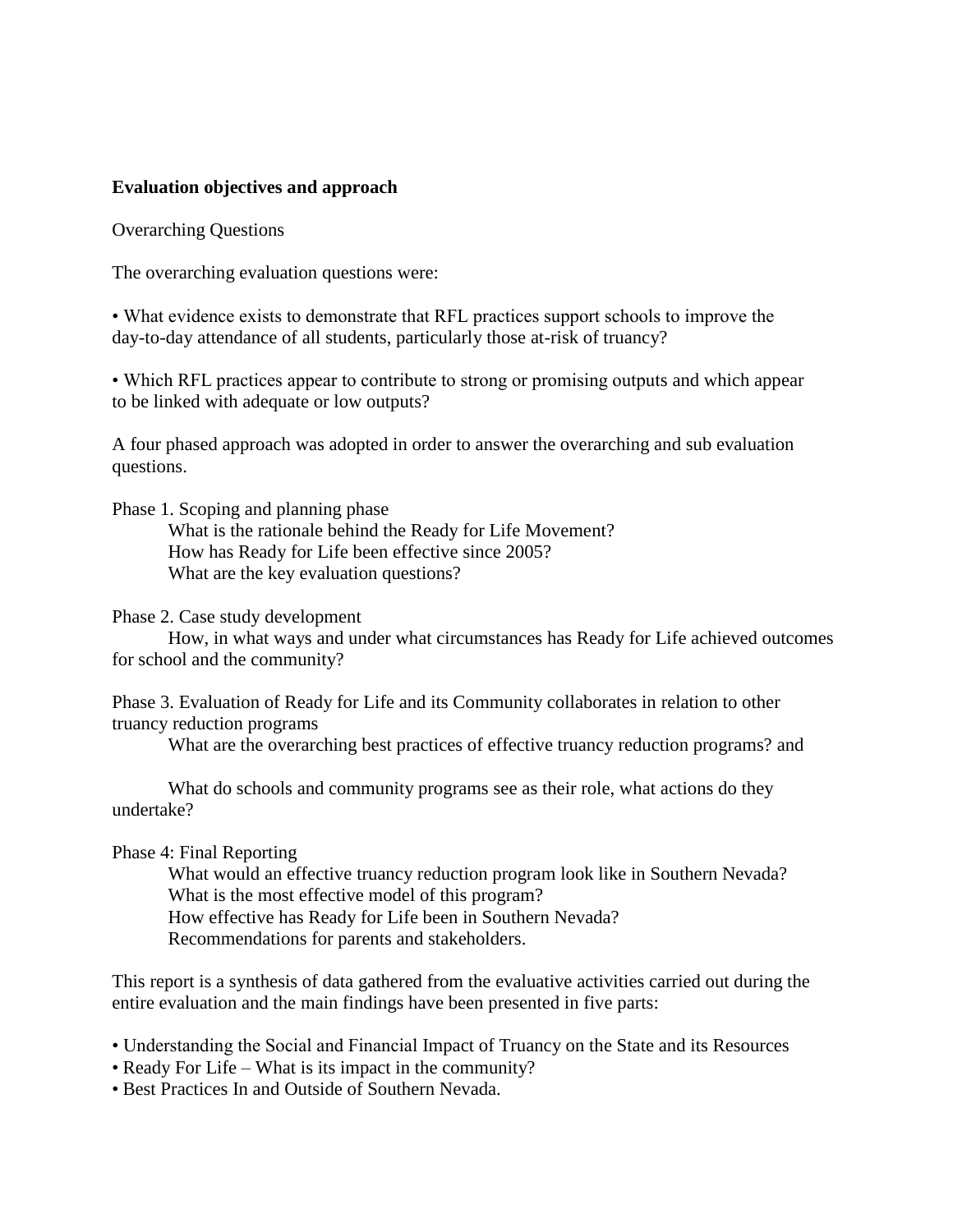- Dimensions of Best Practices.
- Implications and recommendations for the future of Ready for Life and other truancy prevention services, in Southern Nevada.

# **Findings**

# **Part 1: Understanding the Social and Financial Impact of Truancy on the State and its Resources**

• Concern for truancy in Southern Nevada is growing as more and more findings disclose the dismal high school dropout and low graduation rate and the problem has intensified over the vears. Nevada ranked  $50<sup>th</sup>$  in the nation for high school dropouts in 2009 and since 2004 has consistently been the worst or near worse in the country.

As a risk factor for delinquent behavior in youth, truancy has been found to be related to substance abuse, gang activity, and involvement in criminal activities ranging from burglary, auto theft and vandalism to name a few.

Research in the area of developmental pathways to delinquency show that truancy and its associated behavioral problems are only symptoms of greater issues that youth are dealing with. (needs subscript for citation).

The Office of Juvenile Justice and Delinquency Prevention have found that in general, four broad factors are usually present and related to truancy. These are:

◆Family factors. These include lack of guidance or parental supervision, domestic violence, poverty, drug or alcohol abuse in the home, lack of awareness of attendance laws, and differing attitudes toward education.

◆School factors. These include school climate issues—such as school size and attitudes of teachers, other students, and administrators—and inflexibility in meeting the diverse cultural and learn- ing styles of the students. Schools often have inconsistent procedures in place for dealing with chronic absenteeism and may not have meaningful consequences available for truant youth (e.g., out-of-school suspension).

◆Economic influences. These include employed students, single-parent homes, high mobility rates, parents who hold multiple jobs, and a lack of affordable transportation and childcare.

◆Student variables. These include drug and alcohol abuse, lack of understand- ing of attendance laws, lack of social competence, mental health difficulties, and poor physical health. (link below is the reference)

[\[http://outcomescolorado.com/yahoo\\_site\\_admin/assets/docs/OJJDP\\_Bulliten.259105254.pdf\]](http://outcomescolorado.com/yahoo_site_admin/assets/docs/OJJDP_Bulliten.259105254.pdf%5D)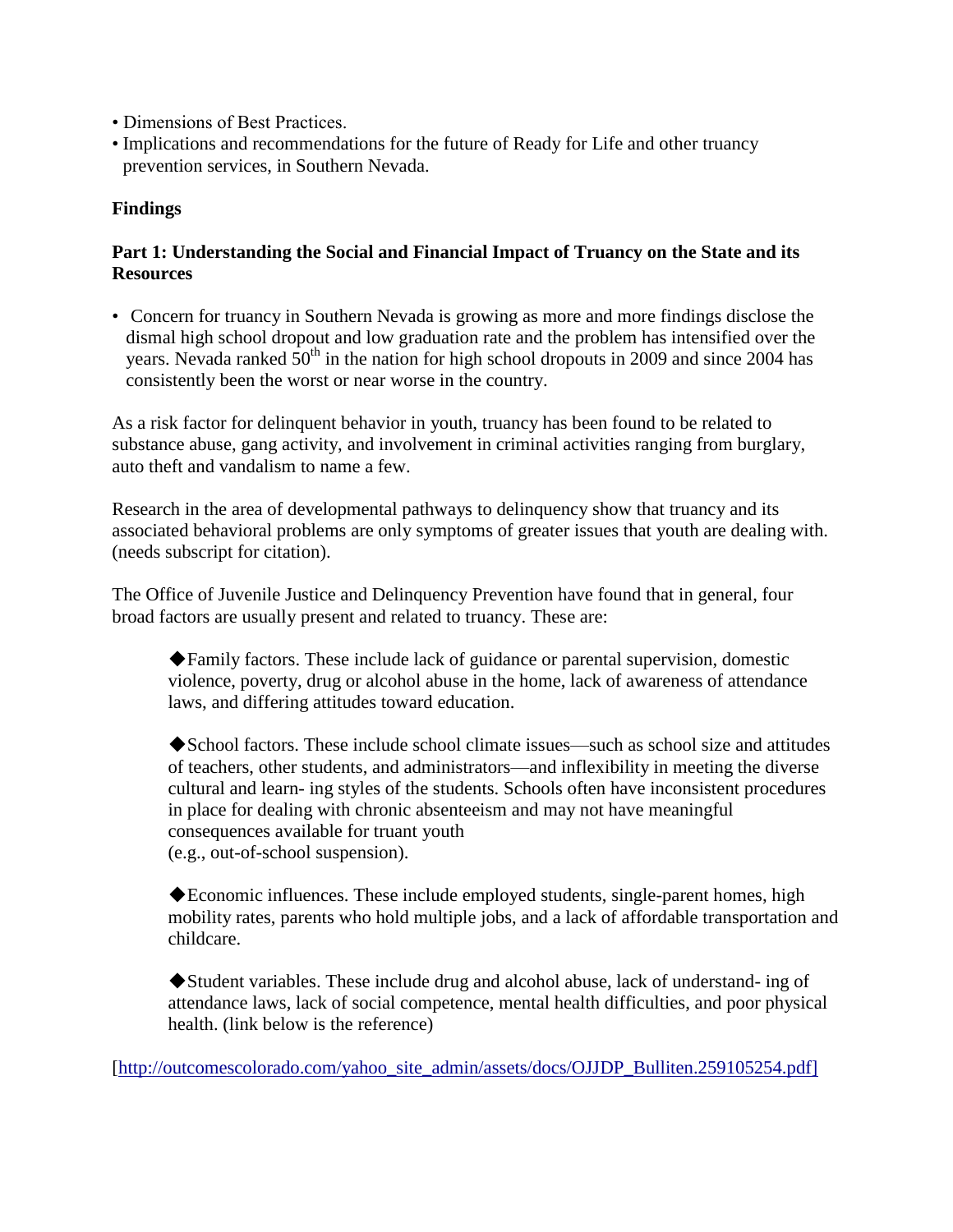The findings also show that although not mentioned specifically, the community greatly influences the truancy rate as well. Community factors such as economic conditions and differing culturally based attitudes are folded into the above areas.

Although truancy correlates with the above mentioned factors, it has to be looked at as one area that can be addressed through and understanding that it is a symptom that is a part of the whole faction of dysfunction that a portion of youth are coming from.

- Community systems and processes for monitoring attendance and truancy cases, is inconsistent and lacks the resources to keep up with the demand for services.
- Analysis of benchmark reports—The analysis of benchmark reports are passed from stakeholder to stakeholder and heavily debated, but few measurable goals are set and followed to determine the effectiveness of truancy prevention programs for students from entry to exit.

# **Part 2 Ready for Life––How do they Operate?**

Ready for Life's plan to connect truant and otherwise disconnected youth to school and work by age 25 is anchored on the workforce system and the school system in Southern Nevada. Ready for Life Southern Nevada depends on its relationship with the Workforce Connections Youth Council and its partnerships with Clark County School District, local police departments and social services agencies to reach its goal of connecting youth to school and work by 25 years of age.

# **Convene intermediaries across sectors**

- Identify and engage leaders
- Convene a leadership body to address issues and opportunities
- Share quality practices among partners
- Build and sustain a common vision among key stakeholders
- Engage constituents across sectors and communities
- Create a forum for building a comprehensive system

# **Connect intermediaries broker and provide services**

- Create demand and build awareness
- Address partner needs and support involvement
- Provide training and professional development
- Map services and support cross-agency collaboration
- Place and support youth in developmental experiences
- Promote quality work-based and classroom learning

# **Sustain intermediaries influence policy to sustain effective practices**

- Build public awareness and support
- Influence national, state and local policies
- Connect and align local youth-serving systems
- Generate, leverage and distribute resources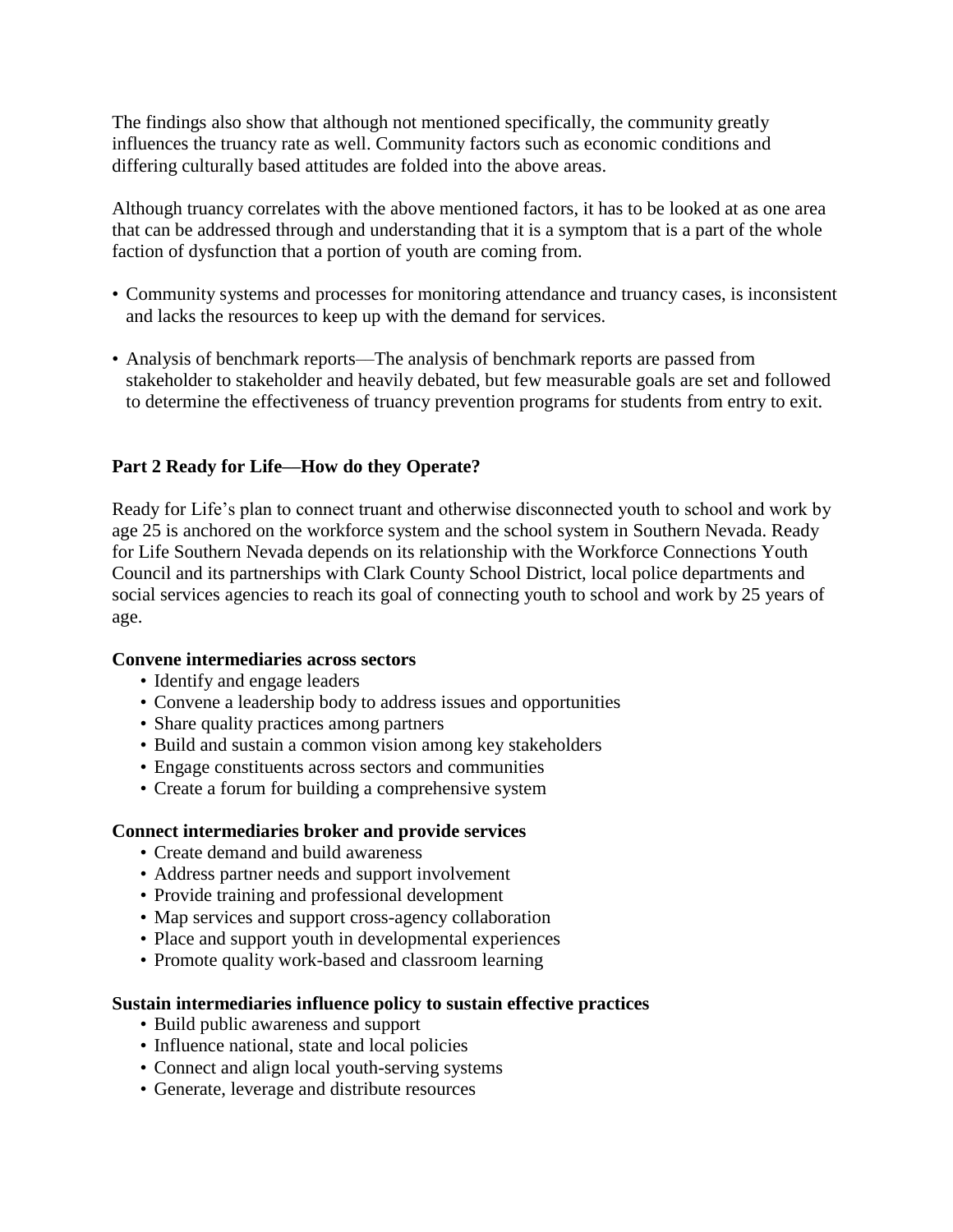- Promote the long-term commitment to youth success
- Align workforce development, economic development and educational improvement efforts

#### **Measure intermediaries ensure quality and impact**

- Set goals and measure success
- Build partner capacity
- Use data to improve performance and promote equity
- Set quality standards based on promising practices
- Conduct regular, formal reviews and external evaluations
- Share and apply research, strategies and results

# **Part 3 Best Practices In and Outside of Southern Nevada: What works?**

A key question posed for this evaluation was to identify dimensions of effective practice across the country with a view to developing the Ready for Life's knowledge base about what constitutes effective practice in truancy reduction programs and services.

Evaluators were tasked with gathering the data to identify strong, adequate and poor programs and services. The scoping phase revealed that it was challenging to do this and effectively find practices that were appropriate given the unique demographic of Southern Nevada. **If one was to determine effectiveness of services provided on the basis of its ability to get students off the streets and into a system demonstrating the need for services exists**, all programs providing truancy reductions services can be deemed as being successful. Investigating this more deeply further revealed that there were other characteristics of effective practice evidenced by truancy reduction programs and these can be broadly categorized into five areas:

- Organizational systems and processes structures, systems, policies and processes in place to enable the organization to track and respond to students on a case by case basis.
- Engagement with schools ways of working with schools and Clark County School District to promote the use of the service and achieve successful outcomes for students.
- Relationship with the wider community ways of working with other social service agencies to meet the needs of their students, families and the school that extend beyond truancy.
- Skills and capability of the truancy officers qualities and attributes of the officers that enable them to achieve positive outcomes.
- Engagement with families ways of working with parents to educate them on their rights and also to give them tools to recognize behaviors that lead to truancy and for early detection.

Our assessment of effective and non-effective practices is based on the data available as it relates to truancy reduction in various states across the country as well as on feedback received from stakeholders, school principals, parents and families of truants, truants and wider community/social service agencies here in Southern Nevada.

The reflections, observations and feedback of the services rendered and received in Southern Nevada, have clearly identified particular practices that appeared to make the difference and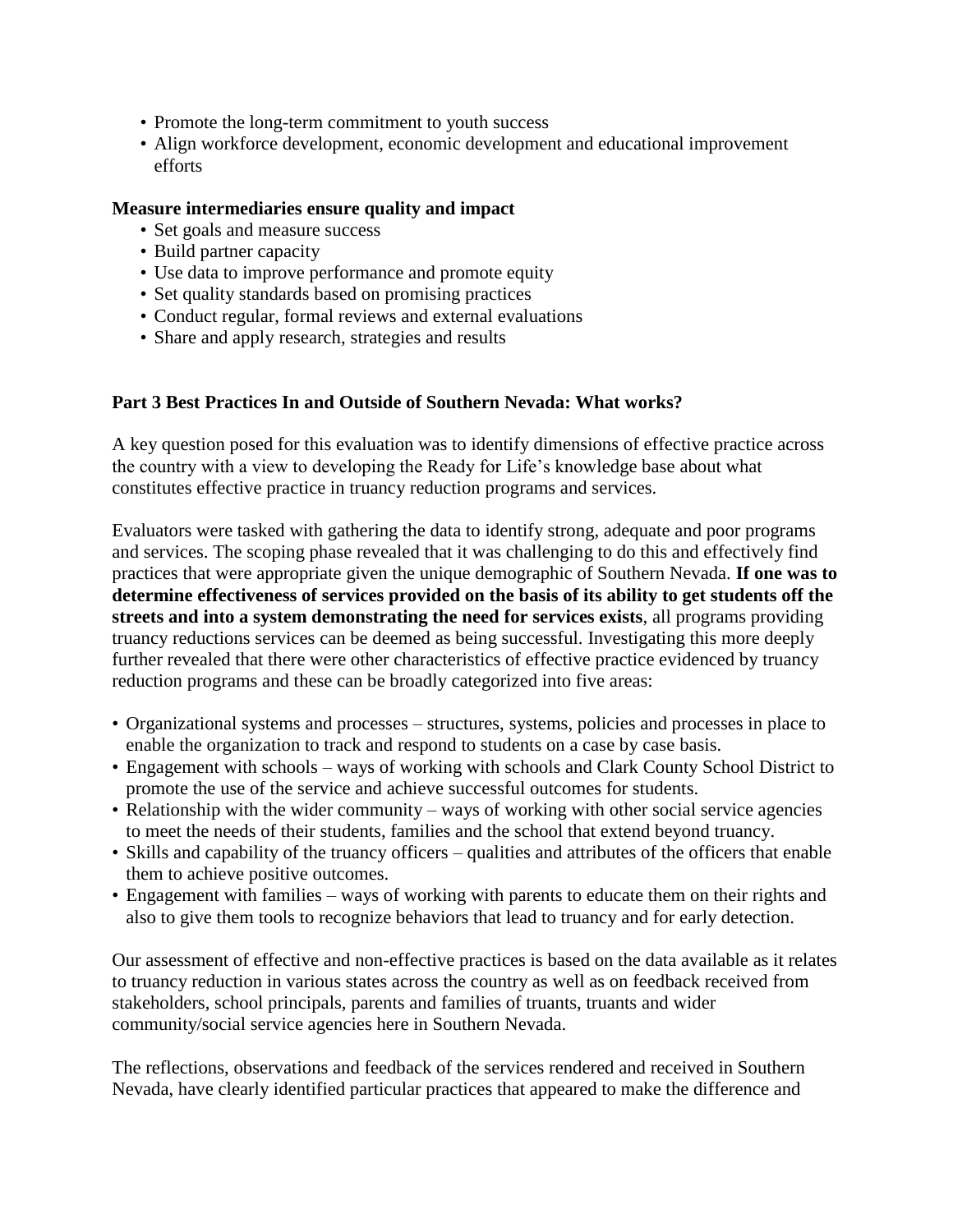support the achievement of acceptable outcomes. For instance, former Clark County School District high school principals acknowledged that practices such as setting of attendance targets or proactively reviewing school attendance systems had focused their attention on the problem and helped identify the problem early.

On the other hand, non-effective practices were clearly identified as well. Parents of truants interviewed stated that the laws in place were not objective and some were left open to a widerange of interpretation. Such feedback gathered during the interviews forms the core of our analysis presented in the main report. While there is no evidence to show any causal link between particular practices and outcomes there is sufficient evidence to show that certain practices collectively created favorable conditions for outcomes to be achieved as well as identified weaknesses that hindered truancy reduction.

Effective solutions to truancy – whether individual, programmatic, or community responses – require comprehensive, multifaceted strategies at multiple levels that address more than the absences from school, but the underlying reasons why students are missing school.

Programs who have demonstrated consistent reduction in truancy share the following characteristics:

- Communicating truancy rules clearly, monitoring youth consistently and enforcing consequences quickly and fairly make a difference while simply imposing tougher sanctions usually does not.
- Interventions with students who are chronically truant must focus on helping the youth become reengaged through the provision of educational experiences that the youth feels are safe, caring, academically supportive, interesting and relevant.
- In communities with high rates of truancy, creating comprehensive solutions that address both of the essential components – seamless systems of rules/consequences and schools that are valued by students – will be necessary to have effective long-term impacts on this issue.

# **Part 4 Implications and recommendations for the future of Ready for Life and other prevention services, in Southern Nevada**

Given the complexity of the problem, any response to address truancy needs to be developed in collaboration with a number of partners who operate in this space. Ready for Life has established strong community alliances over the years and this allows them the ability to act as an intermediary connecting service providers with those in need of services as well as information to support students and their families.

The roles and responsibilities of these service agencies tend to overlap causing leaving critical gaps in necessary services. There is also a lack of synergy between agencies resulting in some students falling through the cracks.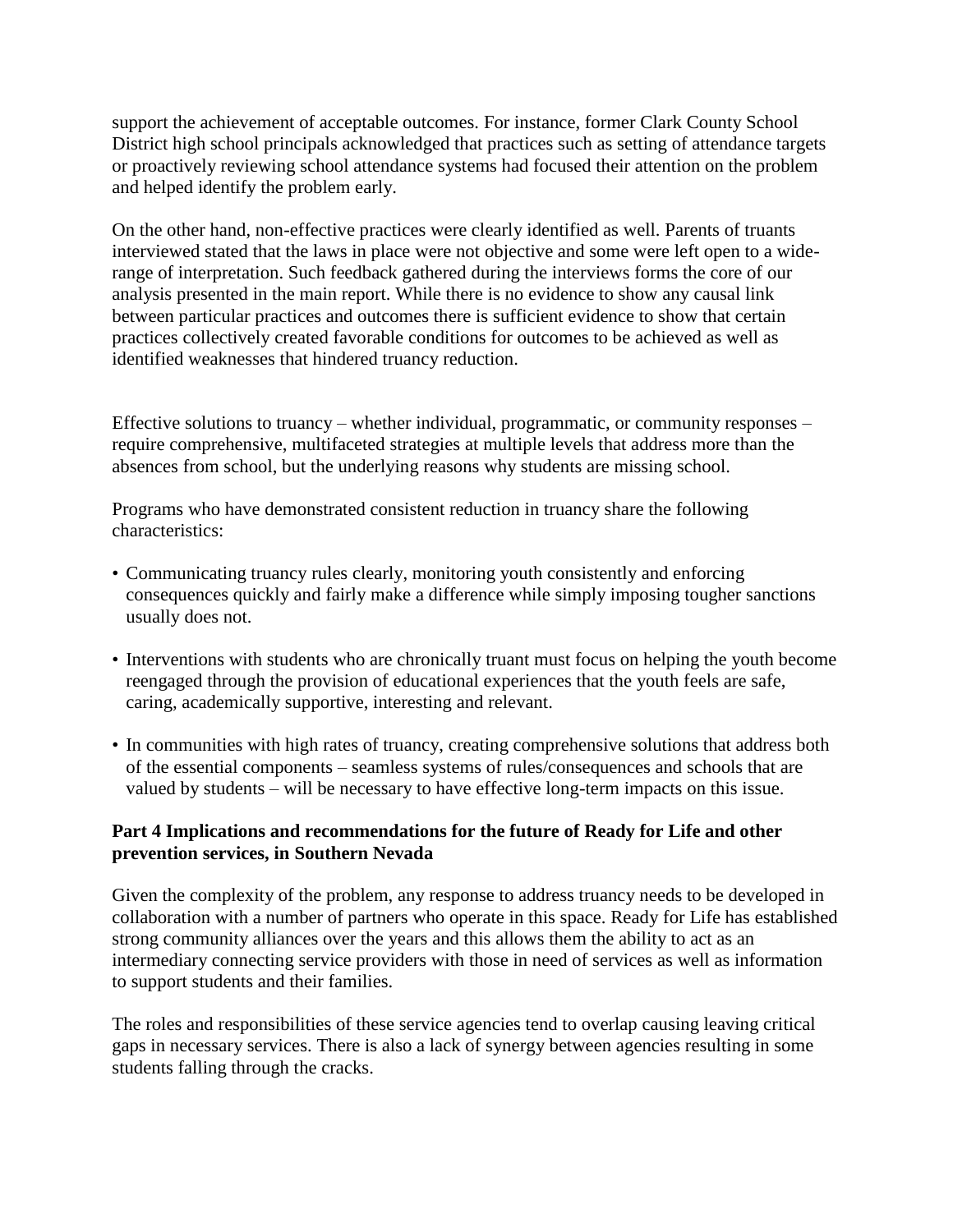Drawing on the principles underpinning effective processes for policy development, the lifecycle of any intervention or a program of interventions can generally be described by the following four phases: understanding the problem (problem definition; environmental scan), developing a response (strategy or policy initiative), implementing the response (implementation) and reflecting on and learning from the intervention (monitoring and evaluation). [\[https://www.iepdirect.com/ais/login/features/feature\\_3.html\]](https://www.iepdirect.com/ais/login/features/feature_3.html%5D)

During the course of this evaluation and our interviews with various Ready for Life personnel and other stakeholders, it became apparent that each phase in an intervention's lifecycle has a number of 'elements of successes'.

Based on our findings the most important priorities for Ready for Life are:

# **Understanding the problem**

Underpinning Ready for Life's strategies and ability to broker and provide services, there needs to be a very clear understanding of what the problems and issues are that need to be addressed and why.

Undertaking research to delve into the root causes of truancy will provide an up-to-date understanding of:

- what causes truancy and what are current perceptions of the problem amongst the population specific to the demographic of Southern Nevada
- what factors contribute to truancy
- the groups that are most at risk
- given Southern Nevada's demographic, bilingual communication
- definitions around truancy
- more truancy diversion programs available at more schools

In short, the objective will be to arrive at a clear definition of the problem. An element of good problem definition is to have a good understanding of the target populations that need to be influenced. This includes the priority populations that Ready for Life and its community partners have already identified. Several interviewees, including principals, and parents, commented that different people respond to different triggers and motivators. That is to say it is unwise to implement actions and strategies to change the behaviors of one group may not work well for other groups, even if the groups are the same race or gender. In order for the interventions to be effective they need to be targeted in nature and adaptable to the different motivators of different groups, understanding that these can vary by circumstances and so should be flexible.

There is a strong need to describe a relationship between the theory and the evidence to support effective interventions as this will enable resources to be used more effectively and establish stronger alignment between the different initiatives that have similar objectives. There is also need for promoting consistent messages about expectations and desired behaviors so as to build a shared understanding of the problem across the different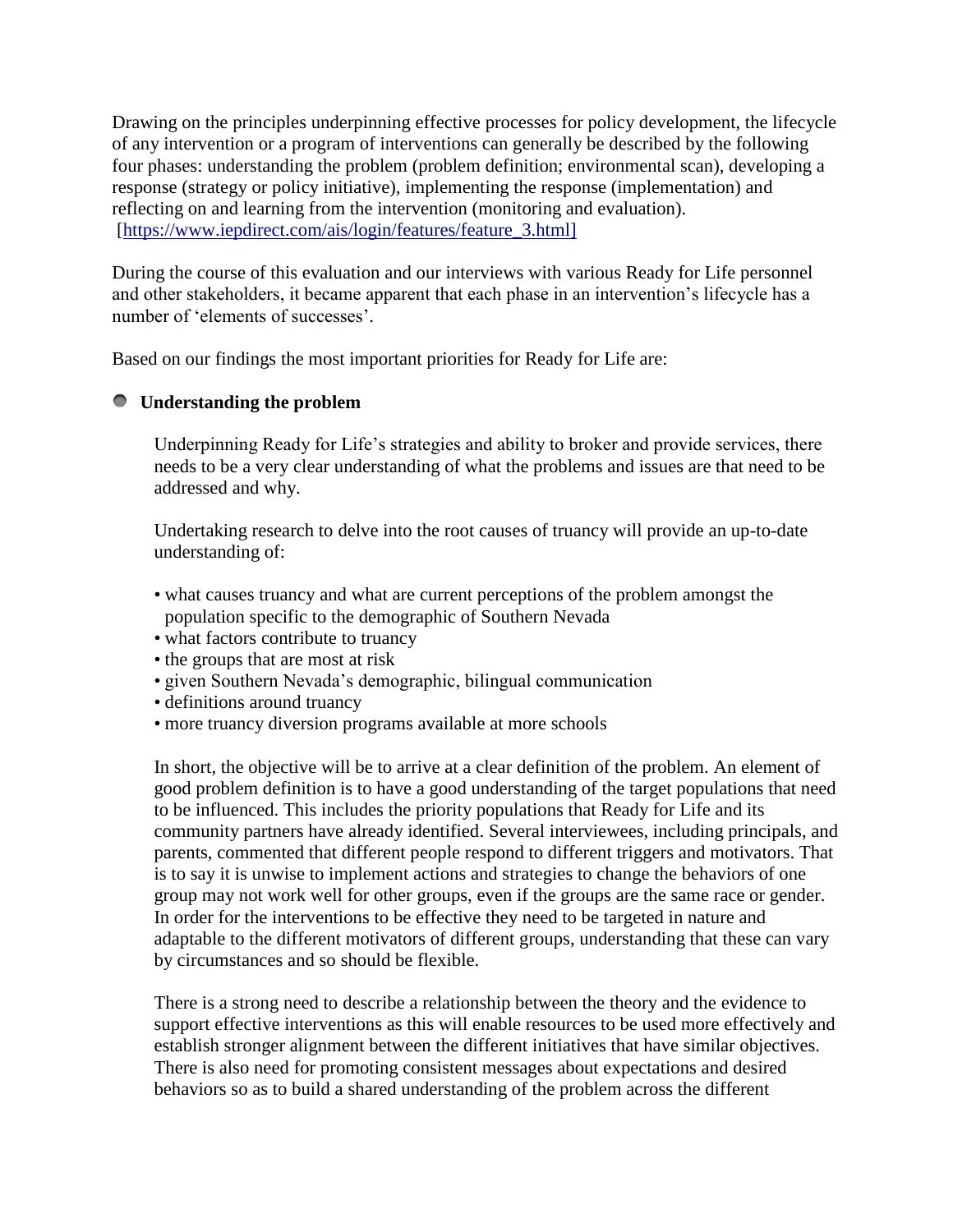stakeholders. [\[http://www.educationcounts.govt.nz/publications/schooling/provision-of](http://www.educationcounts.govt.nz/publications/schooling/provision-of-school-support-services-an-evaluation/9)[school-support-services-an-evaluation/9](http://www.educationcounts.govt.nz/publications/schooling/provision-of-school-support-services-an-evaluation/9) Author(s): Meenakshi Sankar & Fleur Chauvel - [MartinJenkins]Published: April 2011]

# **Recommendations**

Based on the above discussion, our key recommendations are:

- Initiate research to delve into root causes of truancy to deepen our understanding of the problem as it relates to subpopulations as well as a broader sense.
- Initiate research to explore effective strategies for affecting change amongst particular subpopulation groups. (i.e. racial/ethnic groups)

# **Developing a strategic response**

Key to any strategy or response is having a clear sense and articulation of the goal or outcome that the organization or service is working towards. In the context of truancy the evaluation indicates that there is a need for Ready for Life to shift the focus from outputs to outcomes. This will ensure that solutions designed to address truancy take a broader view of the problem and are more proactive. Solutions will need to be supported by a range of strategic alliances with community partners to ensure that truancy prevention practices are aligned to these expectations. Therefore any shift to an outcomes approach needs to be supported by clearer mandates and accountabilities.

Effective governance and leadership from Ready for Life Southern Nevada was also identified as a critical element of success and for strengthening the efficiency of the current system. The level of variability in the current environment is not desirable and needs to be addressed. It appears that Ready for Life Southern Nevada has not actively sought to influence or lead the direction and shape of its community partners, resulting in a movement that appears to lack consistency.

Effective governance and management relies on sound plans and good communication of those plans. Goals need to be clear and realistic. Ready for Life Southern Nevada needs to reflect on its role within a truancy prevention infrastructure and build its internal process/capability to manage these processes effectively.

Development of a strategic response needs to be matched with adequate resourcing. While it appears that the service is successfully recruiting community partners to provide services, and the expectations from truancy services have also widened considerably and current resourcing levels do not reflect this.

# **Recommendations**

Based on the above discussion, our recommendations to support the development of a strategic response are: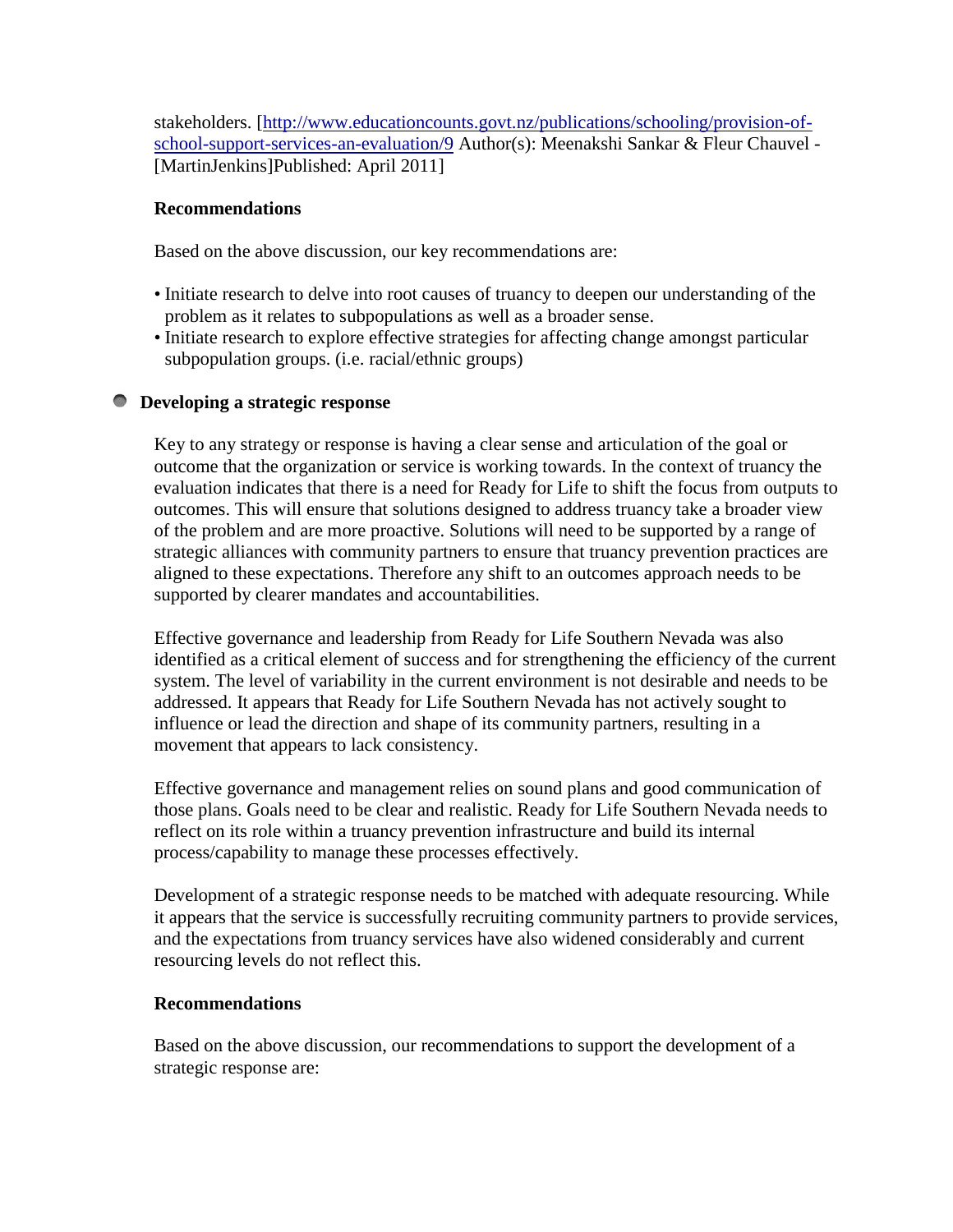- Strengthen leadership from Ready for Life by providing clearer direction and expectations from a truancy prevention infrastructure.
- Shift the focus from outputs to outcomes and design truancy prevention services that are geared to deliver on outcomes.
- Review resourcing to allow truancy prevention services to balance reactive and proactive aspects of their role.
- Continue to establish formal partnerships with parents, schools and other agencies that operate in the truancy area so as to establish cohesion across the different agencies.
- Clearer mandates and accountabilities that are communicated to all partners and stakeholders.

# **Implementation of the strategic response**

A key issue coming through from the interviews relates to the desirability of ceding control to those who are best placed to drive the initiative. Furthermore, and consistent with one of Ready for Life's working principles which is "...combining our resources and commitment on the ground with evidence-based solutions and a connected, operational infrastructure, we will be able to make an impact on the individual youth we are serving..." it is important to allow regions to innovate and not try to force them into centrally determined frameworks and processes. The trade-off for giving more degrees of freedom to providers is the need to strengthen governance and management arrangements at the center to ensure that effective accountability is maintained, particularly relating to training, guidelines and templates, and other forms of administrative support.

While sound structures, policies and procedures can all support effective leadership and management, the role that individual partners play will directly impact how well these work in practice.

The nature of the issues surrounding truancy is such that any meaningful response requires collaboration across a wide range of agencies on a day-to-day basis. This requires Ready for Life to maintain effective community partnerships. The effectiveness of these partnerships is an element of success because it helps identify opportunities to leverage off, or assist, the work of others.

#### **Recommendations**

Based on above discussion, our recommendations for ensuring successful implementation of truancy prevention services include:

- Balancing national and regional interests while sound structures, policies and processes all support effective partnerships, the role individual partners play will directly impact on how this will work.
- Encouraging and supporting collaborative approaches to implementation.
- Investment in training and professional development of all actors within the truancy prevention infrastructure so as to promote consistent messages and understandings.
- Becoming the knowledge network or hub to promote sharing of best practice and continuous learning.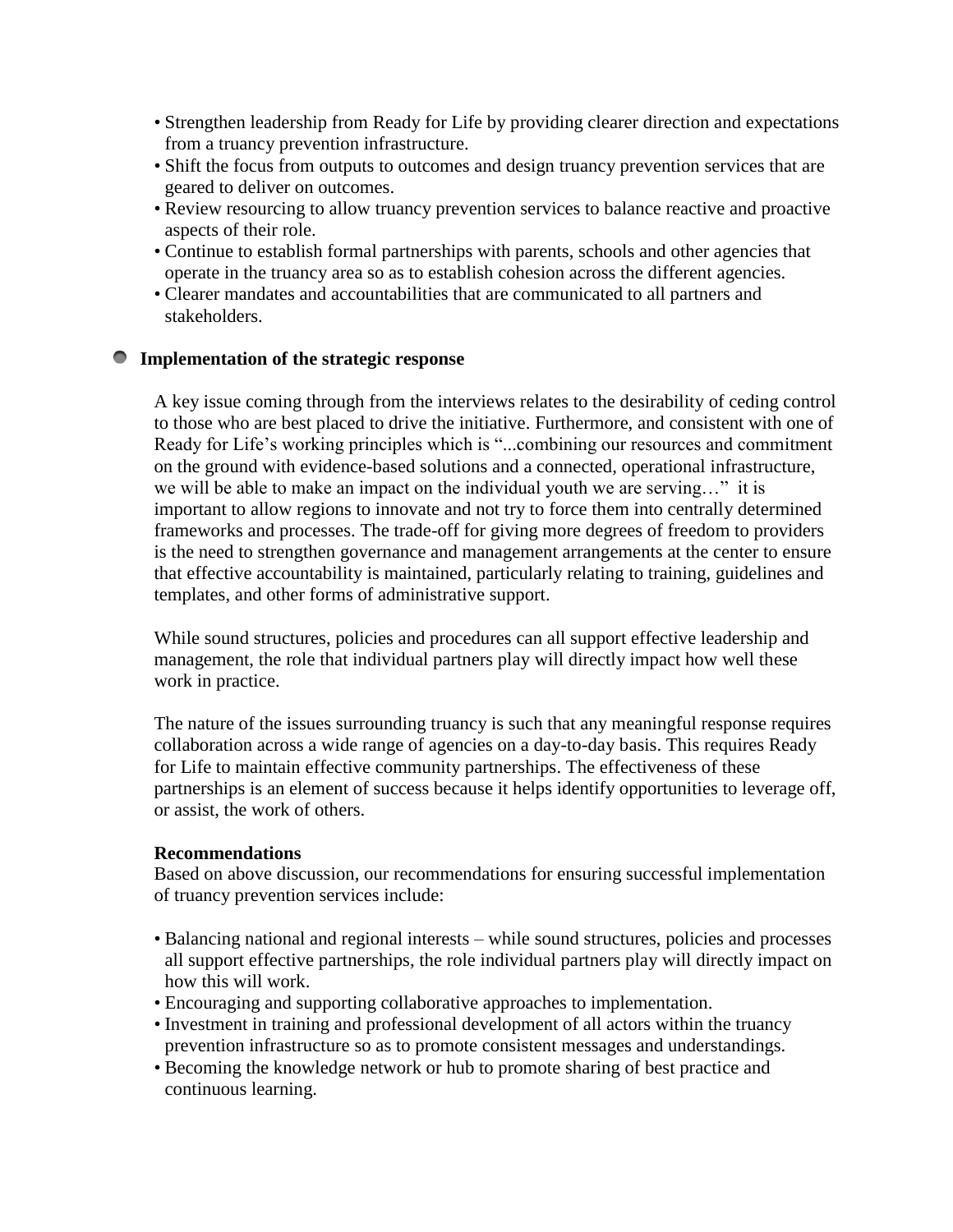# **Monitor and evaluate**

The overarching purpose of monitoring and evaluation is to inform understanding of:

- the level and rate of change in the desired outcome
- whether activities are having the impact intended, and
- what is working well, what is not and why.

Tracking progress towards outcomes is an essential way to inform the ongoing development, refinement and improvement of an intervention. Given the complex nature of truancy and the myriad of factors that contribute to achieving desired change, it is by implication often difficult to 'unpack' the impact of individual strategies and interventions. However evaluation of a small number of initiatives can contribute to the growing knowledge base about what works to reduce truancy or improve attendance.

# **Recommendations**

Based on the above discussion, our recommendation for improving the monitoring and evaluation environment requires Ready for Life to put in place the following:

- Clarity of desired impact outputs and outcomes level.
- Meaningful, quantifiable and realistic performance measures which combine to tell the performance story.
- A framework within which to evaluate and analyze findings.

# **Background and context**

Truancy is any type of unexcused absence from school. The evaluation was initiated to understand aspects of the current response that works/does not work with a view to informing decisions about future truancy prevention programs that may be considered by Ready for Life and the Nevada Public Education Foundation.

"Ready for Life was launched in 2005 by the Nevada Public Education Foundation in partnership with dozens of public and private organizations, as a collaborative cross-agency effort to improve Nevada's success at engaging and graduating "ready for life" students and re-engaging those who prematurely left school. The goal of Ready for Life Southern Nevada is to 'increase the graduation rate by 2013 and ensure that youth have the training and access to employment they need to successfully transition to life on their own." [Ready for Life Southern Nevada]

According to the mission and purpose of the movement Ready for Life Southern Nevada values:

All youth are educated and ready to learn.

All youth are experienced and ready for careers.

All youth are connected to adults, peer and educational services.

All youth are confident and ready for life.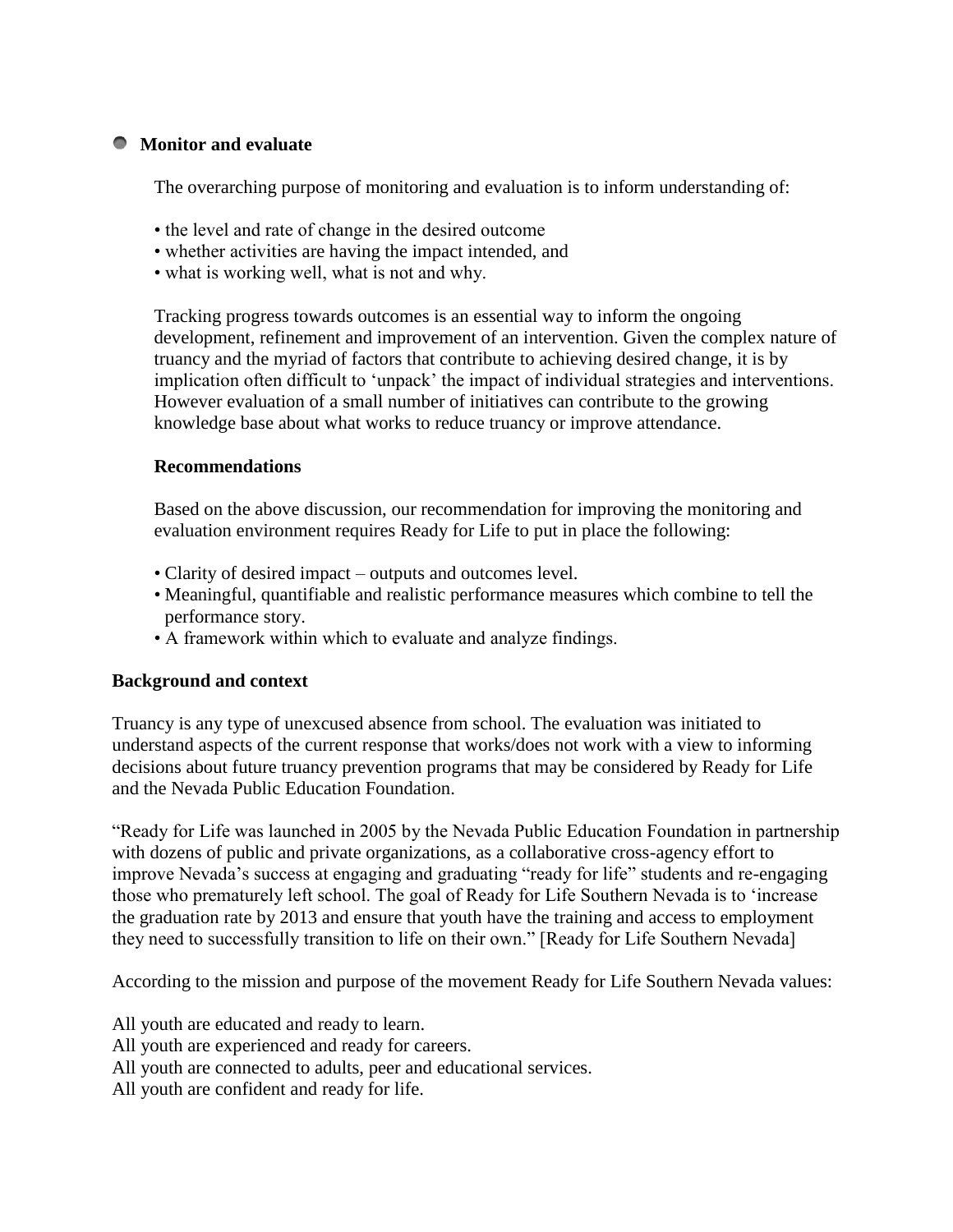A connected, operational infrastructure supports youth success.

In summary RTF's purpose is to:

- •Convene intermediaries across sectors
- •Connect intermediaries broker and provide services
- •Sustain intermediaries influence policy to sustain effective practices
- •Measure intermediaries ensure quality and impact

Defining the role, critical success factors and responsibilities of those involved in addressing truancy is difficult which then makes identifying the program or "movement" for the resolution of truancy is difficult. Although parents and school officials have legal obligations in regards to attendants of school-age students, there are a number of organizations that contribute to reaching acceptable outcomes. It is for this reason that the effectiveness of truancy prevention methods, programs and movements be reviewed periodically.

# **Alignment with strategic policy intent of Nevada Public Education Foundation Clark County School District**

An evaluation of truancy prevention programs must consider the Nevada Public Education Foundation's and more specifically Clark County School District's strategic context and ensure that educational strategies and initiatives are created to ensure students stay engaged in learned. With this understanding, more informed decisions about the future of truancy prevention in Southern Nevada can be made.

# **Methodology and objectives**

This section outlines the evaluation objectives, scope and methodology used.

# **Evaluation objectives and approach**

The overarching evaluation questions were:

• What evidence exists to demonstrate that RFL practices support schools to improve the day-to-day attendance of all students, particularly those at risk of truancy?

• Which RFL practices appear to contribute to strong or promising outcomes and which appear to be linked with adequate or low out?

These were broken down into the following sub-evaluation questions:

- How is RFL positioned within the current context to effect change?
- What systems, processes, policies and resources are in place to effect change?
- What factors influence the effectiveness of RFL practices?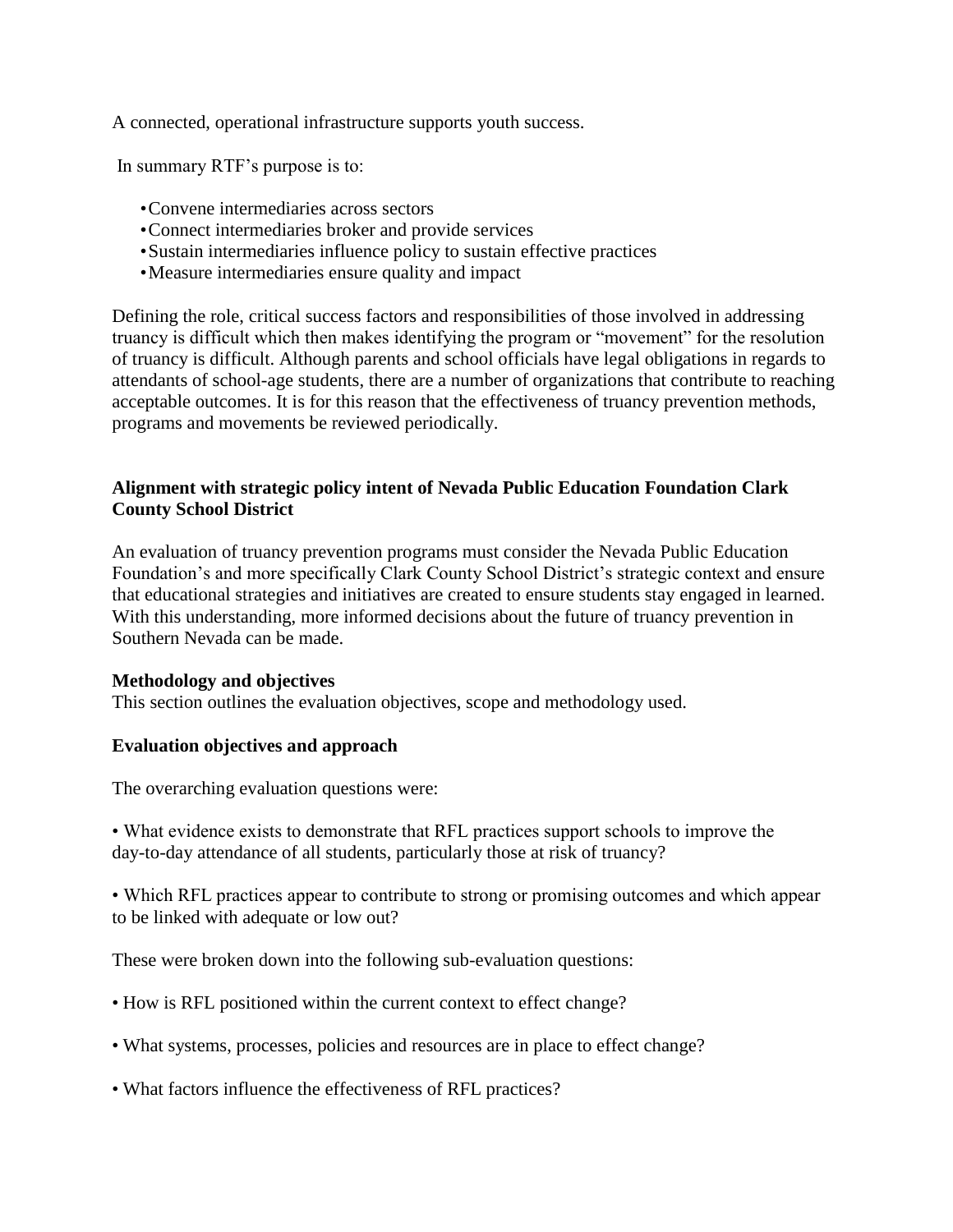• What could be done to maximize the effectiveness of RFL practices?

From an evaluation perspective, it was critical to solidify the outcomes of Ready for Life and its community partners in a conceptual framework as it provided the context and a focus for the evaluation study.

In the theory of action model Ready for Life is considered to be the intermediary for change and acts as the broker for community partners and acts as one of the mechanism through which the NPEF expects to reduce truancy in Southern Nevada. The model helped identify the key areas of focus for the outcomes evaluation about how Ready for Life plays a role in the improvements of truancy in Southern Nevada. Applying this model provided the basis for our approach and rationale for the evaluation.

# **Scope**

The focus of the evaluation was on Ready For Life (RFL) and the evaluation was expected to generate a fuller understanding about truancy prevention programs in Southern Nevada and the role and contribution of RFL within the broader education system and the intermediary way it functions. Understanding the positioning of RFL in this broader system was vital in order to identify best practices. However, it is beyond the scope to look at the practices and effectiveness of other actors or the overall effectiveness of the system as a whole on addressing RFL's impact on truancy reduction.

During the scoping phase, consideration of policy priorities as it related to Northern Nevada was originally identified as a secondary topic for the evaluation. Early interviews with Ready for Life personnel and a sample of partners highlighted significant challenges in this regard, particularly challenges associated with:

• Unpacking the contribution of RFL to reducing truancy from the contribution made by other players in the broader truancy system. This was difficult as there was considerable variability in the extent and nature of involvement of players in the broader system at a regional level. There was also little definitive information on which to draw conclusions about changes/causes in truancy levels.

• Lack of information to help determine the effectiveness of Ready for Life Southern Nevada in relation to other potential solutions. Again this was complex and required a systems level focus on best practices of regional truancy prevention programs rather than just a RFL specific focus.

# **Methodology**

A five phased approach was adopted in order to answer the overarching and sub-evaluation questions.

# **Phase 1: Planning and scoping**

The focus for this phase was to develop a shared understanding and agreed approach to the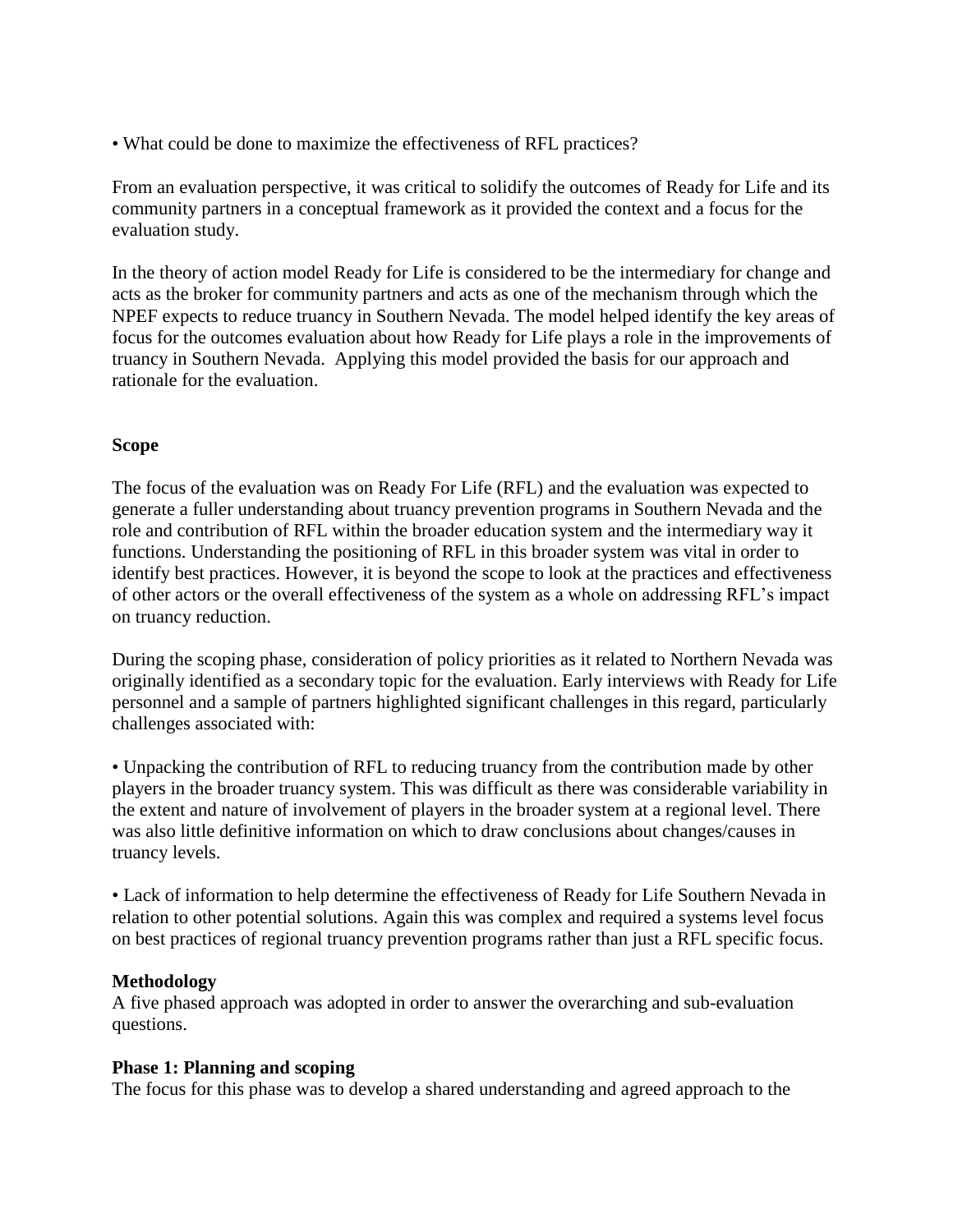evaluation. This was achieved through:

• Interviews with key RFL staff and partners, preliminary discussions with parents and students in Clark County School District and professors at UNLV to build an understanding of the structures in place, or lack thereof, to implement the service and expectations from the service.

• Review of public RFL documents including the RFL website and brochures. No internal documents were provided, however a review of the available documents was used to gain an understanding of the extent and quality of the services already available and being provided.

As part of this phase a detailed evaluation plan was developed in order to guide the future phases of the research.

# **Phase 2: Case studies**

This qualitative phase of the research was designed in response to an urgent need to develop a rich picture of what good practice looks like and how Ready for Life may function within the broader context. The overarching question for this phase of the work was:

‗How, in what ways and under what circumstances is Ready for Life and its community partners able to achieve outcomes for schools?'

This question was investigated by focusing attention on the community partners identified as being effective or crucial to Ready for Life and the wider stakeholder community.

By diving a bit deeper into these organizations and talking to schools and the wider community serviced by them, the evaluators were able to build a picture of the ways in which RFL and its partners were working to reduce truancy.

The purpose of this phase was two-fold:

• To gain breadth and depth of understanding in relation to how Ready for Life functions within their contexts to reduce truancy, and

• To provide a range of measures and an understanding of the current tracking and measurement system used by RFL to inform its stakeholders of its successes and failures as they relate as to their role as intermediary.

# **Phase 3: Evaluation of Ready for Life and its Community Partners through Stakeholder, Partner and Parent Interviews**

This phase of the research was designed in response to the need to understand what RFL and its community partners are doing and how they are positioned vis-à-vis the characteristics of effective practice identified in the case studies.

The purpose of the evaluation was to quantify the findings from the case studies in order to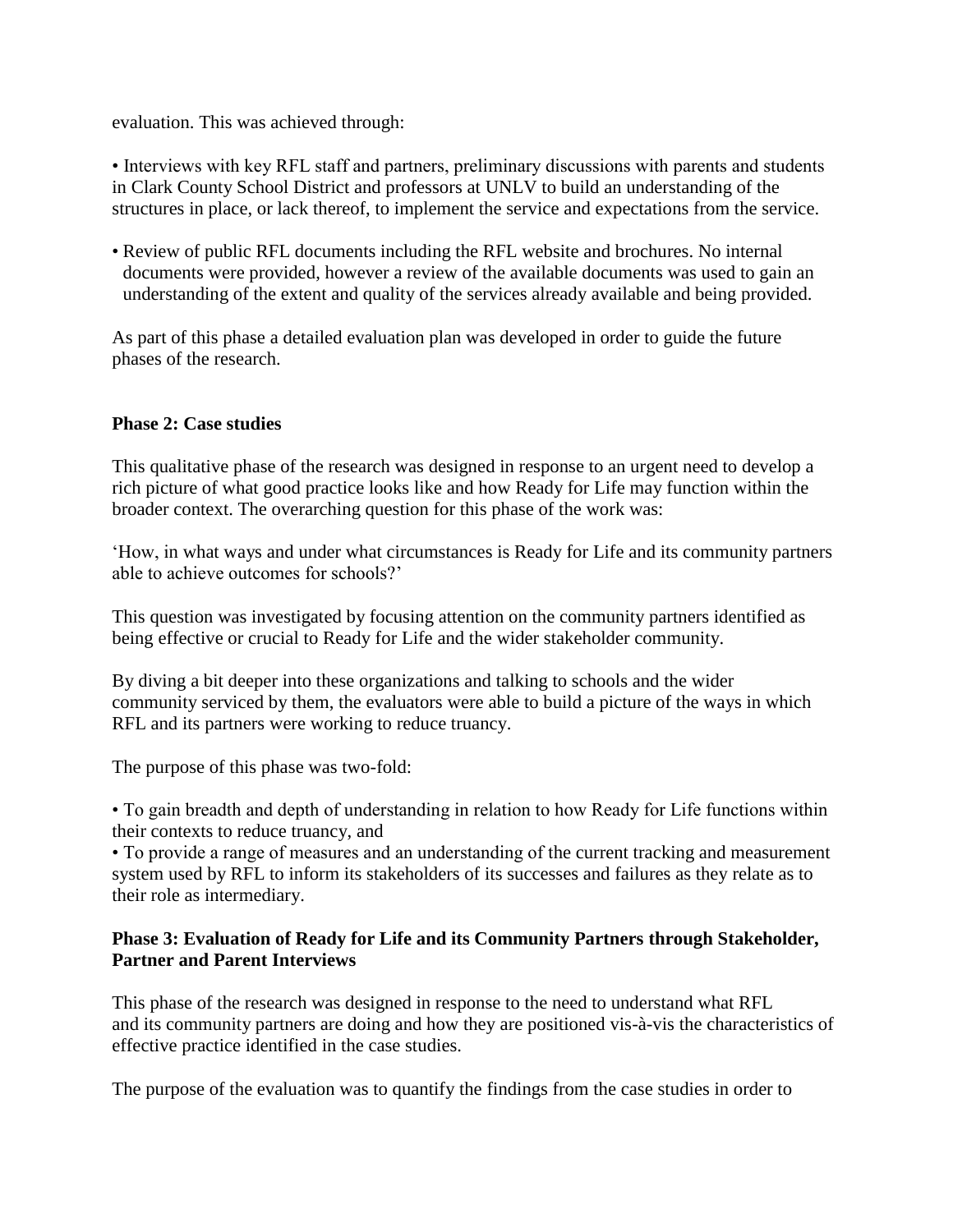understand where RFL sits in relation to the spectrum of performance and how well they are placed to move towards good performance. The overarching evaluation question can be summarized as

―how well aligned is Ready for Life and its community partners with best practice and what are the overarching best practices of effective truancy reduction programs? "

From an evaluation perspective, it was important to anchor the outcomes evaluation of RFL in a conceptual framework as this provided the context and a focus for the evaluation inquiry.

The model helped identify the key areas of focus for the outcomes evaluation and surfaced assumptions about how RFL could be expected to bring about improvements in students' attendance at school.

# **Phase 4: Final Reporting Phase**

The evaluation intentionally combined a range of methods to generate fuller and broader insights about the effectiveness of Ready for Life. On completion of the evaluation and research activities, the evaluation team undertook in-depth analysis of the findings in order to provide a fair but in-depth evaluation and recommendations. The insights from these meetings were used to formulate specific, feasible and well-founded recommendations for truancy management services as they pertain to Ready for Life Southern Nevada and its community partners in the future. This final report is a synthesis of the findings from all data gathering activities and provides a rich commentary on what effective truancy prevention programs would need to offer to be of value to schools, students and their families and the wider community.

# **Part 1: Understanding the Social and Financial Impact of Truancy on the State and its Resources**

In this section we discuss the economic nature of the problem and the associated costs to society that truancy poses. This section provides a critical backdrop for the analysis of state funded truancy prevention programs as well as other social services that are needed for the correlates of truancy.

The financial costs of truancy are generally incurred over the long run, and can be measured in terms of forfeited education. These costs are carried by students, business, and society. The short-term exception is the cost of crime committed by young people who should be in the classroom, instead, are shoplifting, vandalizing or burglarizing property. Although no studies to date measure the cost of truancy per se, many studies measure the cost of dropping out of high school, or conversely, the value of education.

Researchers from the RAND Corporation found that for most groups [gender, racial/ethnic group and immigration status], each high school dropout costs the government more than \$800,000 over the course of the individual's lifetime, from age 18 to 80.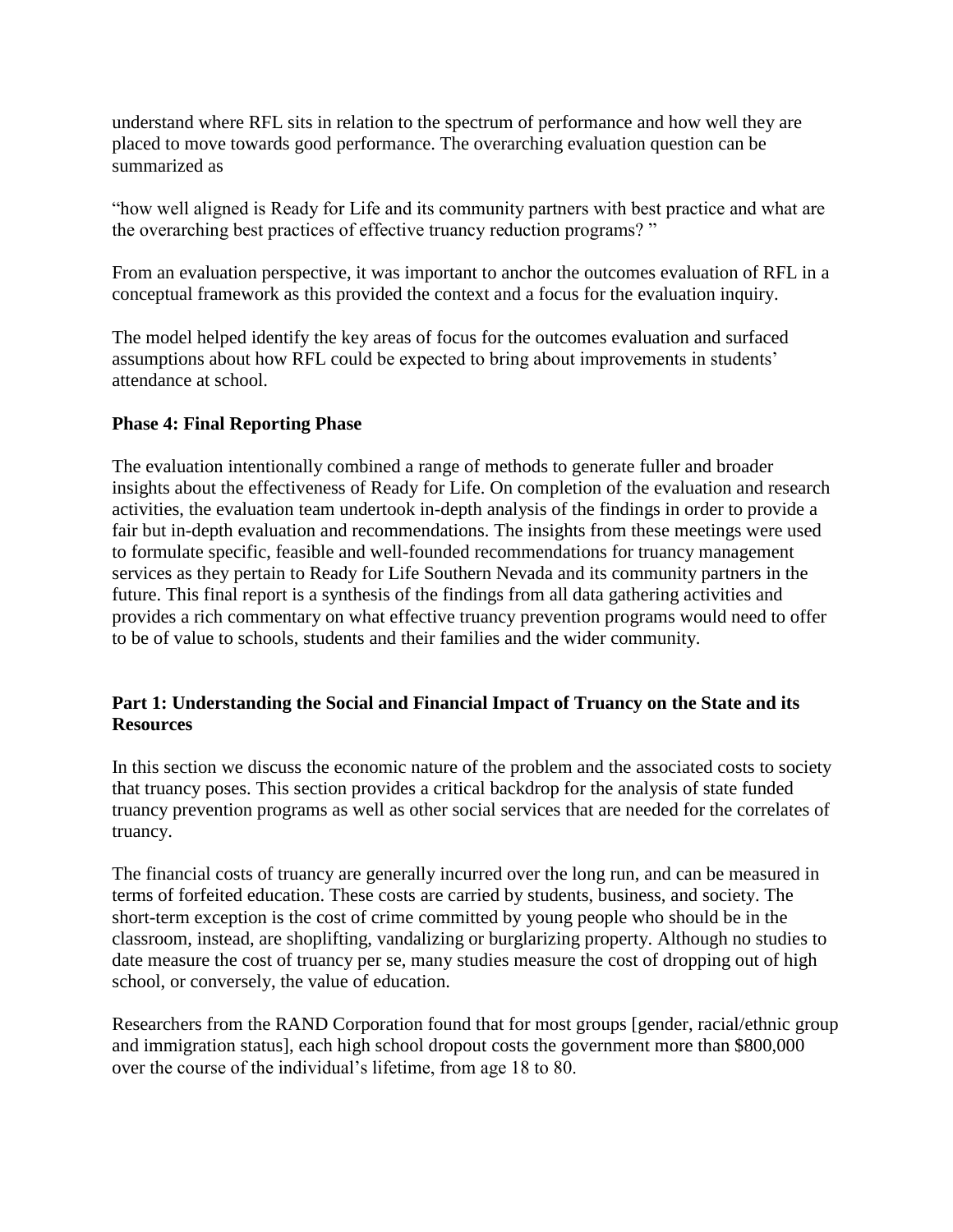A list of the costs associated with the educational failure that chronic truancy generally implies includes the following:

- High school dropouts earn less, on average, and have higher unemployment rates.
- They pay less in income taxes to federal and state governments.
- They cost government more in social service program funds.
- They incur higher criminal justice costs, both as juveniles and adults.
- The victims of crime bear a cost, both monetary and non-monetary.
- A second-generation cost is incurred by the children of high school dropouts.

The gravity of these costs as it relates to Southern Nevada can only be understood in terms of the current high school dropout rate. A number of studies have been conducted over the last few years that attempt to present a more realistic picture of high school completion rates, with disturbing results (Barton, 2004, 2005; Greene, 2002; Greene & Winters, 2005). They show that about one-third of our students are failing to graduate from high school on time (in four years) with a regular diploma, as opposed to a general equivalency degree (GED). The data published by Education Week states the number of non-graduates in 2010 at 1.3 million and U.S. public high schools are losing more than 7,200 students per day. Other studies indicate that some students attend school with less than a 30% chance of completing a high school diploma. Highlights from a number of studies include the following:

- Completion rates by state range from 48% to 88% according to Barton (2004), and from 53% to 89% according to Greene and Winters (2005).
- High school completion rates fell in all but seven states between 1990 and 2000 (Barton, 2004).
- In 2009, Clark County School District high school graduation rate for Asians was 77% while for Blacks it was 57% and for Hispanics it was 54%. (CCSD, 2010)

Clark County School District (CCSD) faces several conflicting incentives in regarding truant students. Not only do they have disciplinary issues, but they tend to be low achieving in the classroom as well. One obvious incentive for the schools in the district to get students back in the classroom is per pupil funding. All schools in CCSD receive funding based on the number of students attending the school. For CCSD, the all-important attendance number is calculated in September, early in the school year, and is known as count day.

Some schools go to great lengths to promote the fun side of school. The school will host fun and well-publicized events leading up to count day. Such activities promote valuable school attachment on the part of students, some of which hopefully carries over to the rest of the school year. The downside of this method is that schools neither gain nor lose funding regardless of how their student attendance changes subsequent to count day*.* 

The magnitude of the high school dropout problem in Southern Nevada is staggering when coupled with an understanding of the expense entailed. The depth of the expense goes much deeper than the "cost" per pupil; it extends beyond the families into the community as well.

# **The Impact of Truancy on Students and Families**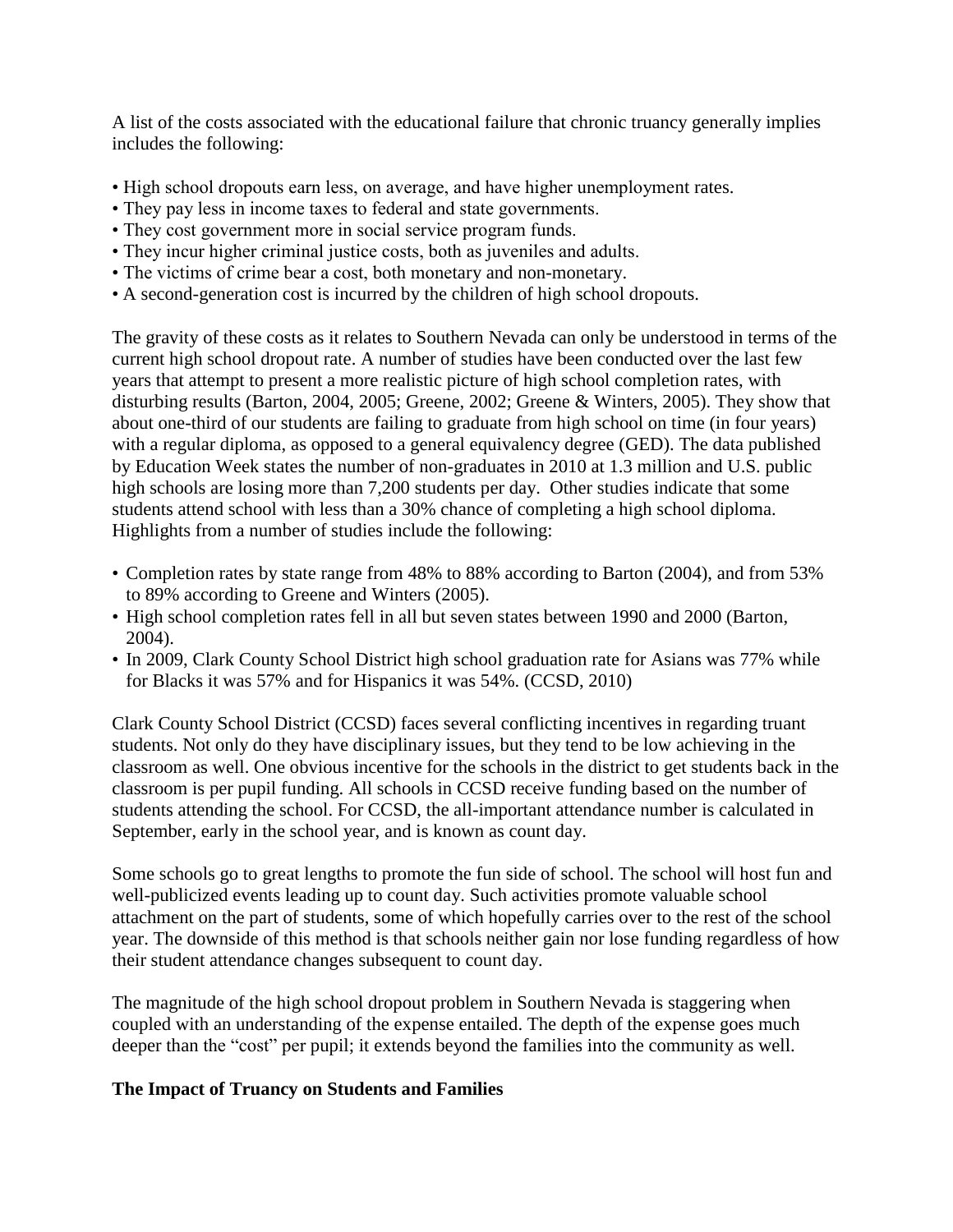Economic hardship can both contribute to and be exacerbated by a student's truancy and nowhere is that truer than right now in Southern Nevada. Parents and working age children work long hours, leaving home before school hours and returning late after children should be home, it is not east to monitor school attendance, especially if the child is working as well. Many times, parents do not know their child has been skipping classes until the considerable amount of school has been missed.

Clark County School District will place warning phone calls and mail letters to the address on file, but these may be received by the student and discarded. Another reason these warning notifications may be missed is because of the high transient rate, as well as economic hardship, families may have trouble paying housing bills and have to move frequently, and children may switch schools often. Research shows that multiple changes of school diminish school attachment and are a risk factor for high school dropout.

# **The impact of truancy on business**

Business owners have a stake in school attendance for a number of reasons that differ depending on the business. All businesses benefit from a well-educated workforce and in the current economic climate, Southern Nevada is at a loss because businesses find it risky to operate here because of the lack of well-educated workforce in relation to other cities. Where low high school graduation rates exist, employers have difficulty finding adequate numbers of employees with even the basic skills needed to do the job.

The owners of small businesses that surround schools have may feel they benefit from sales made to truant students, and may not want to turn down sales during school hours or to alienate the students in general. However, shoplifting and even robbery by truant students is part of the cost of doing business with students who are skipping school, are bored, and can find nothing better to do. Truancy sweeps have resulted in measurable reductions in petty crime.

# **The impact of truancy on court and law enforcement**

Truancy courts incur two types of costs: the operational cost of hearing the cases, and the cost of sentences handed out.

The most expensive sentencing option is that of juvenile detention. The average daily cost of a juvenile detention bed nationwide in 2001 was \$135.40. 8 The total cost of providing those beds, given an estimated 286,160 juvenile detention days dedicated to truants, comes to more than \$38.7 million nationwide. That sum could fund 387 small- to medium-sized truancy reduction programs at \$100,000 per year. To put these figures in terms of state budgets, the cost of detention amounts to \$760,000 for the average state plus the District of Columbia. The money could fund seven \$100,000 TRPs per state.

All of the options open to judges and magistrates, including the ability of the court to hear truancy cases, are constrained by resources. Most states have faced severe budget cuts in recent years, and every branch of government has felt the pinch. When courts are pressured to reduce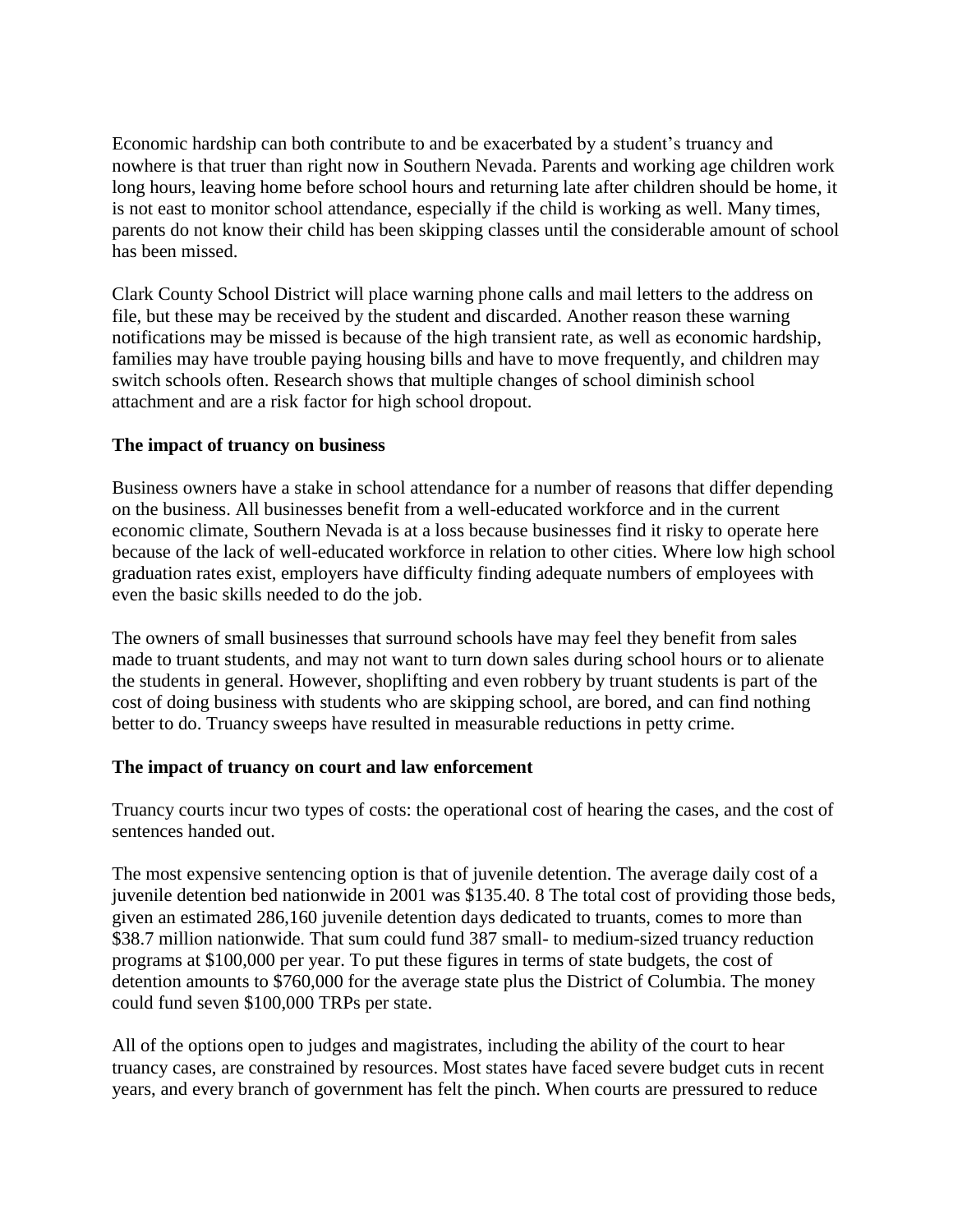their caseloads, truancy court is likely to be the first to go despite its long-term economic benefits.

# **Part 2 Ready for Life––How do they Operate?**

A collaborative cross-agency effort to improve Nevada's success at engaging and graduating ready for life students.

This section outlines the structure of Ready for Life and the method by which its plan of action is implemented.

Ready for Life's plan to connect truant and otherwise disconnected youth to school and work by age 25 is anchored on the workforce system and the school system in Southern Nevada. Ready for Life Southern Nevada depends on its relationship with the Workforce Connections Youth Council and its partnerships with Clark County School District, local police departments and social services agencies to reach its goal of connecting youth to school and work by 25 years of age.

# **Convene intermediaries convene across sectors**

- Identify and engage leaders
- Convene a leadership body to address issues and opportunities
- Share quality practices among partners
- Build and sustain a common vision among key stakeholders
- Engage constituents across sectors and communities
- Create a forum for building a comprehensive system

# **Connect intermediaries broker and provide services**

- Create demand and build awareness
- Address partner needs and support involvement
- Provide training and professional development
- Map services and support cross-agency collaboration
- Place and support youth in developmental experiences
- Promote quality work-based and classroom learning

# **Sustain intermediaries influence policy to sustain effective practice**

- Build public awareness and support
- Influence national, state and local policies
- Connect and align local youth-serving systems
- Generate, leverage and distribute resources
- Promote the long-term commitment to youth success
- Align workforce development, economic development and educational improvement efforts

# **Measure intermediaries ensure quality an impact**

- Set goals and measure success
- Build partner capacity
- Use data to improve performance and promote equity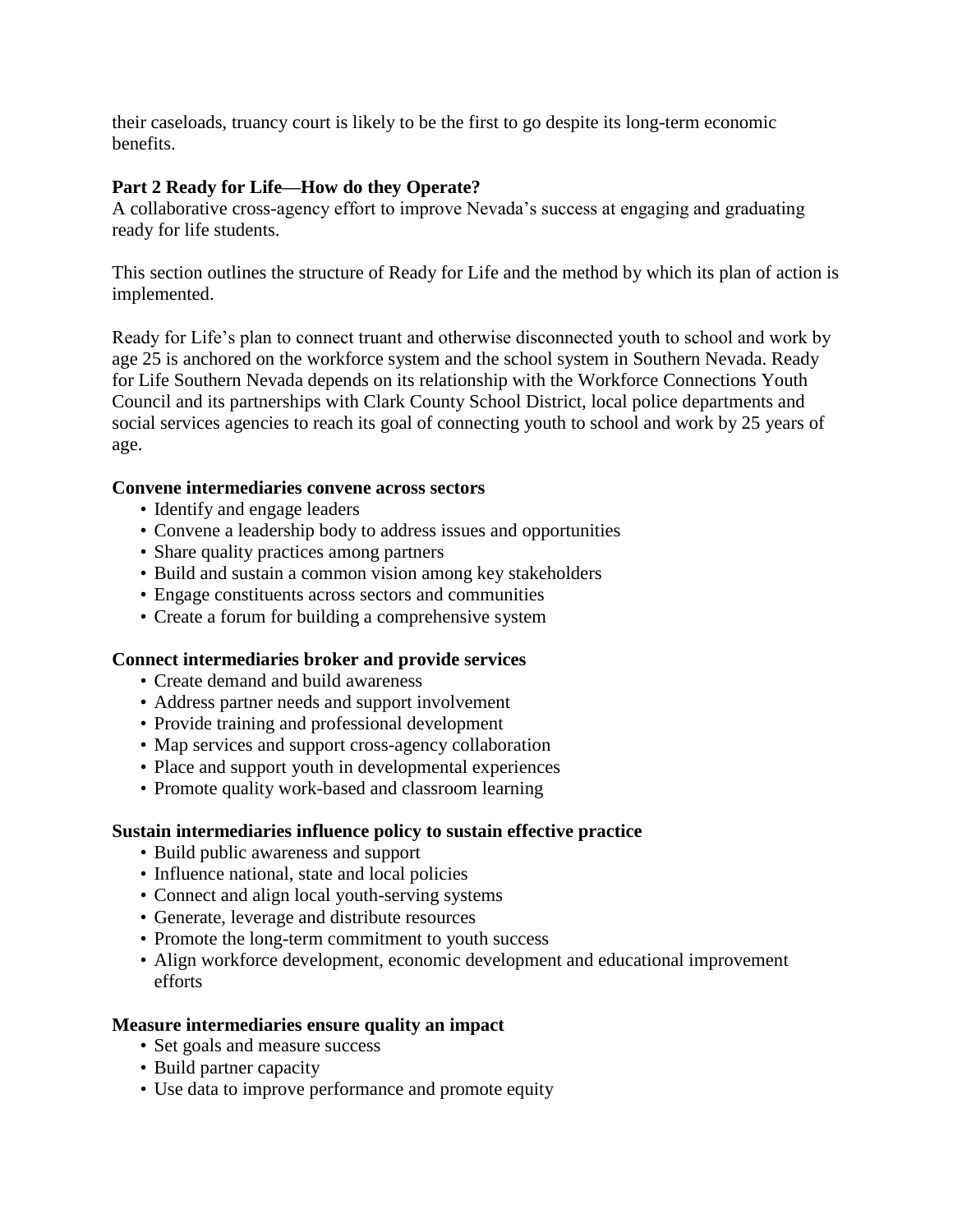- Set quality standards based on promising practices
- Conduct regular, formal reviews and external evaluations
- Share and apply research, strategies and results

Ready for Life Southern Nevada is not a program but rather a movement that works to build a community ethic that values education.

Key Stakeholders help in the promotion of Ready for Life Southern Nevada and since launching in November 2008 with 97 participating organizations, the Ready for Life Resource Map has grown to 725 service providers statewide, with ongoing need for further expansion.

Several processes are in place to forward the Ready for Life movement:

- Develop a communications plan and media campaign to build a community ethic that values education and promotes the importance of a HS diploma. (NPEF, Summit Planning Team)
- Increase awareness of community resources available to families and youth. (NPEF)
- Create/support local collaborative infrastructures (such as Ready for Life committees) as needed, via ongoing convening/facilitating of statewide and community efforts. (NPEF)
- Develop accountability plan that includes tracking progress on graduation rates from NDE and reporting annually to stakeholders. (NPEF/Summit Planning Team)
- Partners have engaged in unprecedented collaboration to provide summer employment and academic experiences for more than 1,500 youth in Clark County through workforceConnections, increasing opportunities for both academic credit and job training

# **Part 3 Promising Practices In and Outside of Southern Nevada: What works?**

A key question posed for this evaluation was to identify dimensions of effective practice across the country with a view to developing the Ready for Life's knowledge base about what constitutes effective practice in truancy reduction programs and services.

Evaluators were tasked with gathering the data to identify strong, adequate and poor programs and services. The scoping phase revealed that it was challenging to do this and effectively find practices that were appropriate given the unique demographic of Southern Nevada. **If one was to determine effectiveness of services provided on the basis of its ability to get students off the streets and into a system demonstrating the need for services exists**, all programs providing truancy reductions services can be deemed as being successful. Investigating this more deeply further revealed that there were other characteristics of effective practice evidenced by truancy reduction programs and these can be broadly categorized into five areas:

- Organizational systems and processes structures, systems, policies and processes in place to enable the organization to track and respond to students on a case by case basis.
- Engagement with schools ways of working with schools and Clark County School District to promote the use of the service and achieve successful outcomes for students.
- Relationship with the wider community ways of working with other social service agencies to meet the needs of their students, families and the school that extend beyond truancy.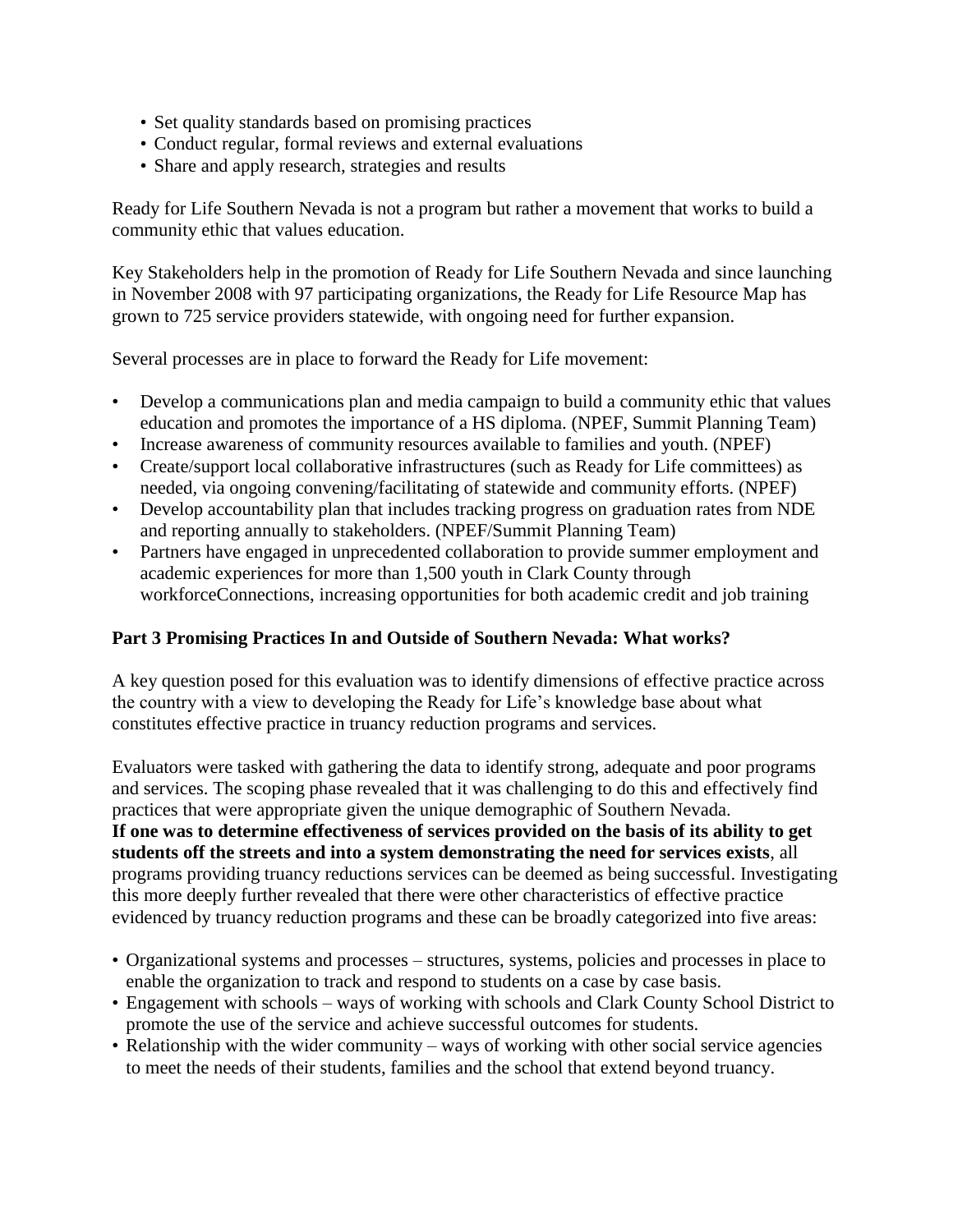- Skills and capability of the truancy officers qualities and attributes of the officers that enable them to achieve positive outcomes.
- Engagement with families ways of working with parents to educate them on their rights and also to give them tools to recognize behaviors that lead to truancy and for early detection.

Our assessment of effective and non-effective practices is based on the data available as it relates to truancy reduction in various states across the country as well as on feedback received from stakeholders, school principals, parents and families of truants, truants and wider community/social service agencies here in Southern Nevada.

The reflections, observations and feedback of the services rendered and received in Southern Nevada, have clearly identified particular practices that appeared to make the difference and support the achievement of acceptable outcomes. For instance, former Clark County School District high school principals acknowledged that practices such as setting of attendance targets or proactively reviewing school attendance systems had focused their attention on the problem and helped identify the problem early.

On the other hand, non-effective practices were clearly identified as well. Parents of truants interviewed stated that the laws in place were not objective and some were left open to a widerange of interpretation. Such feedback gathered during the interviews forms the core of our analysis presented in the main report. While there is no evidence to show any causal link between particular practices and outcomes there is sufficient evidence to show that certain practices collectively created favorable conditions for outcomes to be achieved as well as identified weaknesses that hindered truancy reduction.

In Southern Nevada, the Truancy Diversion Project was created 11 years ago by Judge Gerald Hardcastle to model after the Louisville, KY program started by Judge Joan Byer. It's funded by the Clark County Family Court and the Clark County School District. It has grown from being in four schools to 12. It services about 225 habitual truant kids per year. While Truancy Court deals with truant kids after they've been given an official citation for habitual truancy, the Diversion Program is pre-citation. It's a voluntary program that tries to disseminate the reasons why kids are missing school. In doing so, the program's view is that collaboration between school, community, students, and family need to occur to effectively deal with the issue of truancy. According to Debbie Rose, "administration needs to buy into this program first and then relay this message to rest of the school's staff in order for it to work." The program's primary target is middle schools, where they've recently expanded to add two high schools.

# **Truancy Diversion Program set up:**

- Very Similar to Truancy Court as the Truancy Court program is modeled after the Truancy Diversion program.
- In order to complete the program, truants follow a 100 point system (10-12 week program)
- Typical truant in this program averages 25-30 absences from school
- Differs from Truancy Court because the judges or volunteer attorneys go to school to hold court weekly. Each weekly session lasts about 3 hrs.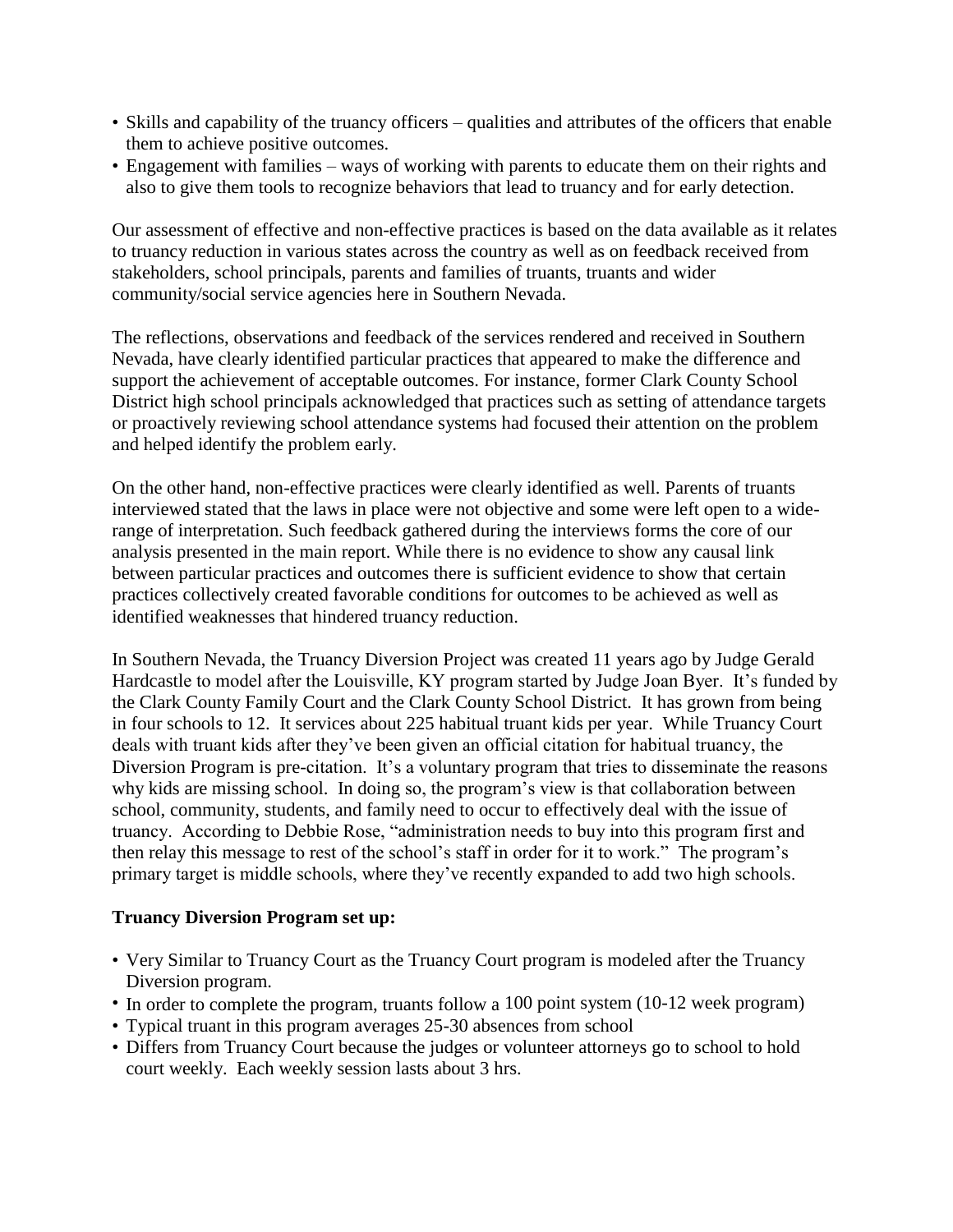- After truant completes the program, they are still under a "maintenance program", where attendance is tracked for a specified amount of time.
- Fifty percent success rate (from start to finish)
- Majority of selected candidates-- about 75% -- agree to join program
- Those who fail Truancy Diversion Program get kicked out immediately

# **Parties Involved**:

Volunteer judge or attorney, Debbie Rose (Truancy Diversion Coordinator), Educational Liaison or Attendance Officer (not every school has one), Family Advocate from each school who is bilingual, Social worker, Practicum Student i.e., soc work intern, truant child, and their guardian.

# **Truancy Court and Diversion Program Demographic Info**:

2010 Stats: Hispanic: 72% White: 16% Black: 11% Asian: 1% -she estimates that about 50% come from single parent families -Avg Age:  $13-14(6-8<sup>th</sup>$  graders) -Pretty even b/w males and females

Like Truancy Court, all parties involved are invested in the program and strongly want the truants to succeed. The judge's goal is to connect with the truant child through non-punitive reinforcement and consistency. According to Debbie, "applauding someone in front of everyone, make all the difference in the world for these kids." Besides positive reinforcement, other incentives used to motivate the students include, giving out school supplies, i.e., mechanical pencils, personal hygiene products, etc. The Diversion Program's focus is primarily on middle school students because the belief is, if you catch them young, then there is much more opportunity for change to occur.

# **Why are kids in Southern Nevada truant?**

Parents need to be more involved and check on what their children are doing and hold them accountable for their actions.

Importance and value of education not promoted enough- In considering our demographic here, even though the jobs this low income demographic may have may be considered "low income" in nature here, it may be better than what they were making in Mexico. As a result, the cycle repeats itself.

In few cases, some kids are needed to watch siblings or work

Poor use of school resources b/c not enough CCSD schools are emphasizing the importance of truancy reduction so funding in this area is limited-some schools don't even have attendance officers.

No consistency in truancy laws/policy & procedures The unique nature of Las Vegas:

• Transient town, so difficult to track kids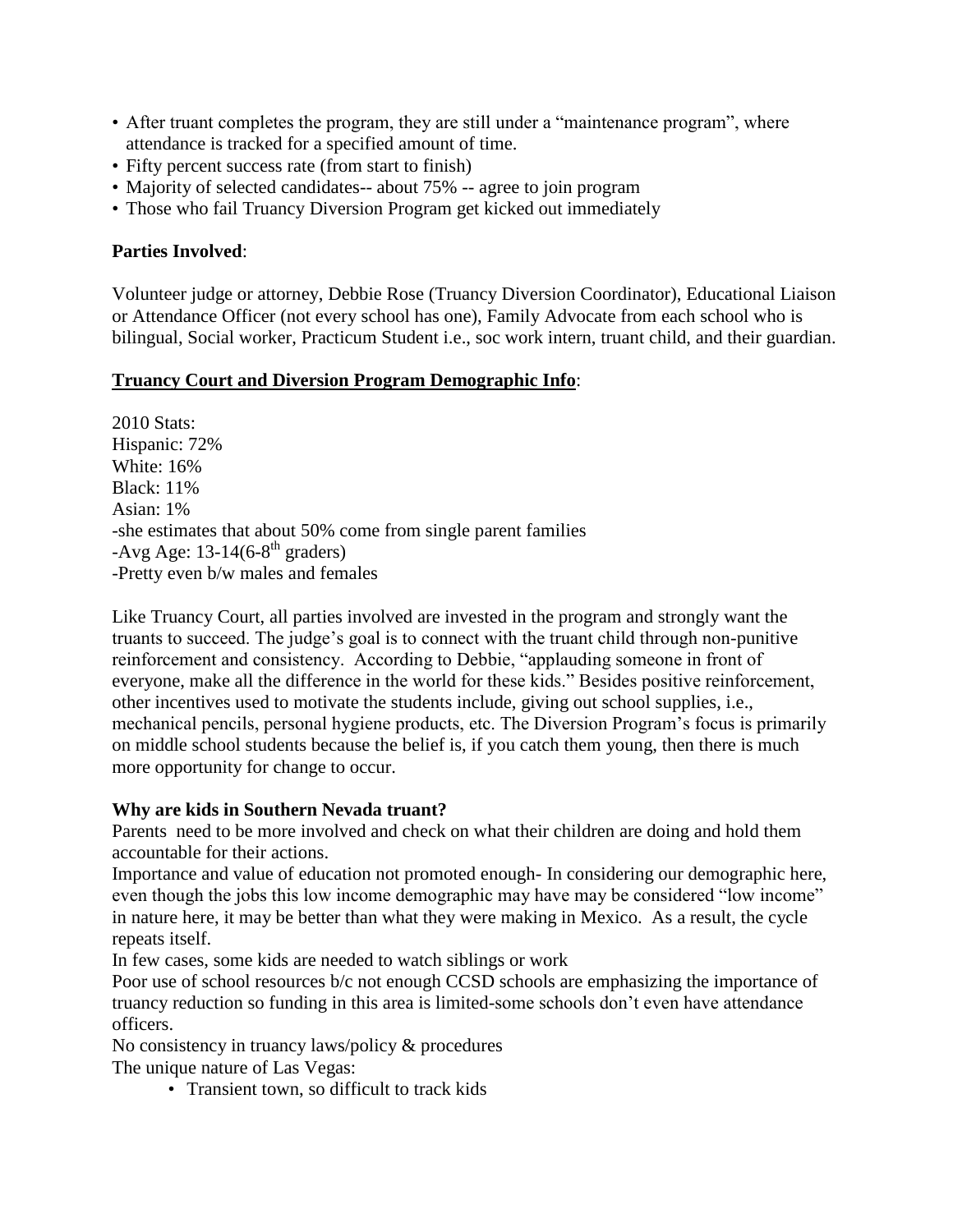- Twenty-four hour/seven day-a-week town: if parents work night or graveyard shift, it is difficult to manage what kids are doing.
- The job industry is still primarily service based, and not a lot of education is needed to for the majority of the jobs.
- Because we have the lowest graduation rate here, our employee potential is diminished which discourages any outside businesses from coming here and create new jobs.

Truancy prevention and reduction programs (TRPs) take a variety of forms. Most are organized either by schools, a court or a community coalition. Regardless of the type of program, monitoring progress and outcomes is essential to the effectiveness and success of the program.

Truancy reduction programs are being launched across the country due to increased awareness of the cost benefit factor. Within the policies and practices set by each state, school districts create the policies that govern school responses to truancy problems and TRPs work with the school districts by creating programs that address the different areas related to truancy. Community service providers agree that it's much more effective to address truancy earlier than later, but it's also necessary to address the concurrent truancy issues, yet there is substantial variation in how community services respond to truancy.

Evaluations of many programs show short-lived success, but few studies have trailed participants long enough to know whether the programs are reaching their long-term goal of high school graduation.

Assessing programs across the country to formulate a list of best practices as it relates to improving graduation rates, several programs published data that was evaluated in respect to similarities drawn from the truancy rates and correlates. The average graduation rate for the states whose programs were assessed is

**Wisconsin**, which has a graduation rate of 81 percent based on a report from Education Week, a Washington-based journal which compared graduation rates nationwide, is home to the Truancy Abatement and Burglary Suppression (TABS) initiated in Milwaukee, Wisconsin. TABS is a program where parents, police, and the school system focus on the causes of truancy. As a program requirement, attendance is taken for each class in high schools. Those students who are truant are picked up by the local police and taken to the Boys and Girls Club for counseling. If parents choose not support the school attendance policy the district attorney is contacted.

The program boasts success rates of 64 percent of students who went through TABS are still in school 30 days later. The program is successful not only because of the collaboration with the Milwaukee Police department, the Milwaukee Public School system, and the Milwaukee Boys and Girls Clubs, but because of the participation of the parents or guardians.

**California**, which according to the Education Week's report has a 62.7 percent graduation rate, has several programs that have been found to effectively bring students back to school. The Stop, Cite and Return Program in Rohnert Park, California was designed to reduce truancy and juvenile crime in the community and to increase average daily attendance for the schools. Patrol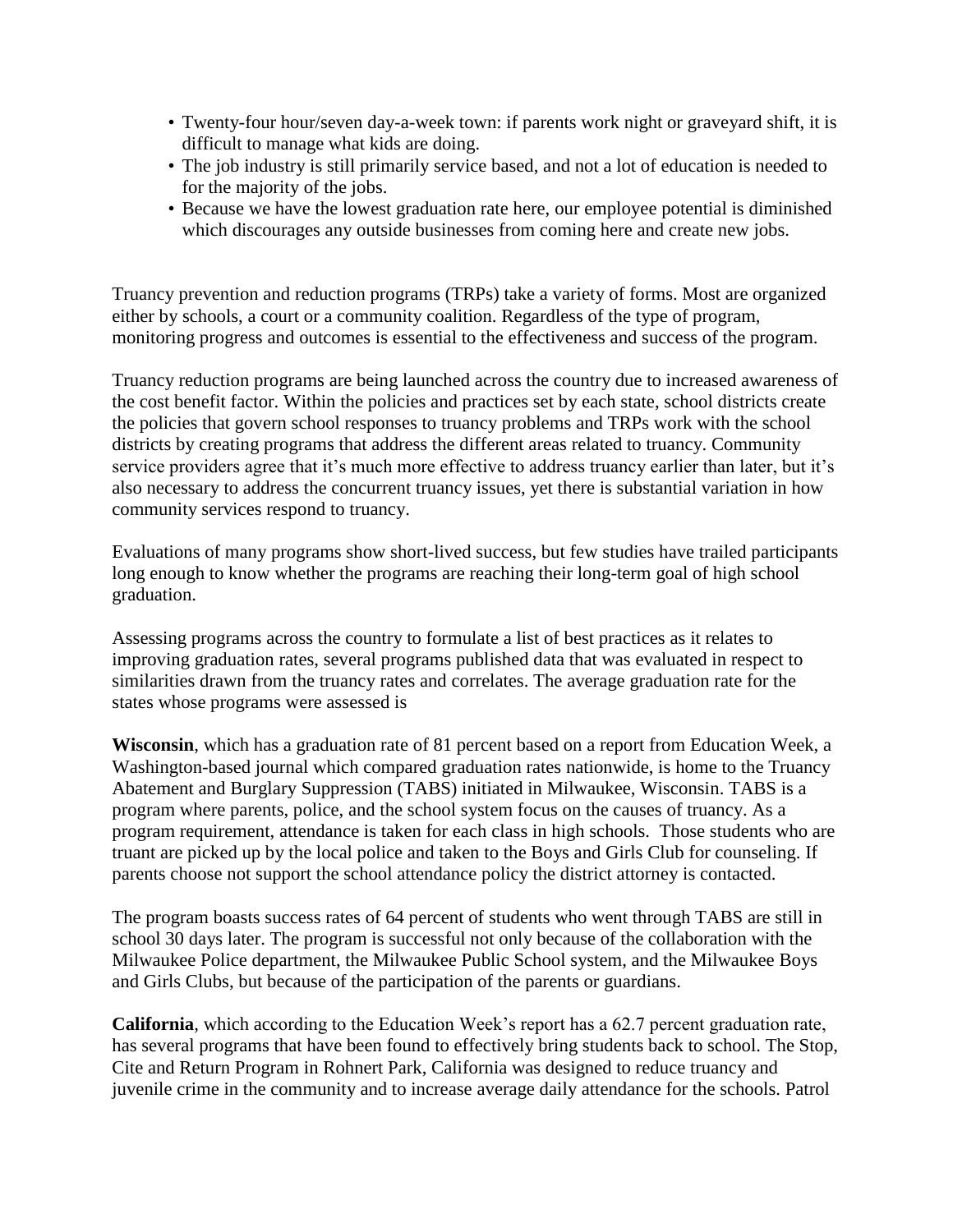officers issue citations to suspected truants contacted during school hours, and students are returned to school to meet with their parents and a vice principal. Two citations are issued without penalty; the third citation results in referral to appropriate support services.

The Stop, Cite and Return Program initiative is given partial credit to reducing the daytime burglary rate to 75 percent below the 1975 rate. Its success is attributed to being highly visible and in contact with students.

The Truancy Reduction Program was formed in Bakersfield, California to reach out to youth with a history of truancy through parent contact, peer tutoring, and mentoring services. Persistently truant youth are referred to the County Probation Office. Probation officers visit parents at home one-on-one, check on the youth at school weekly, and in the majority of cases refer youth and their families to one or more needed social service agencies. The County Probation Office and local school continue to track the youth for a full year before making referral to the local District Attorney's Office.

**Oklahoma**, which according to Education Week has a graduation rate of 71.8 percent, is home to THRIVE (Truancy Habits Reduced Increasing Valuable Education) initiative is a comprehensive anti-truancy program spurred by an ongoing community partnership of law enforcement, education, and social service officials. Police bring suspected truants to a community-run detention and assess the youth's school status. The student is then released to a parent or relative and the family is referred to any needed social services agency. The district attorney notifies parents of repeat behavior consequences. Parents who don't comply with the program are subject to misdemeanor charges.

The daytime burglary rate dropped 33% based on a report by the Oklahoma City Police Department and the drop is attributed to the inception of THRIVE.

**Ohio**, with a graduation rate as reported by Education Week of 73.7 percent, has the Ohio Commission on Dispute Resolution and Conflict Management--Truancy Mediation Program. Truancy Mediation is a process that helps parents, caregivers, and schools find a fair and workable solution to children's truancy problems. The truancy mediation program allows you to settle truancy problems without going to court. The meetings are held at the child's school with parents or caregivers, teachers and the mediator for one hour. Research shows that the combination of mediation, counseling, and connecting to helpful people in the schools and the community has greatly reduced truancy.

**Pennsylvania**, with a graduation rate of 77.6 percent according to Education Week, and the Philadelphia Department of Human Services has truancy prevention programs that utilize strengths-base case management, which supports active client involvement. Home visits occur twice a month for one hour to help families achieve goals on their family development plan. The PATCH process is a community-based model of family support service delivery involving a locally-based multi-disciplinary team of human service workers. The team works to review and advice on every family seen in the regional or family court truancy system. PATCH conferences occur weekly for each court.<http://stoneleighfoundation.org/node/406>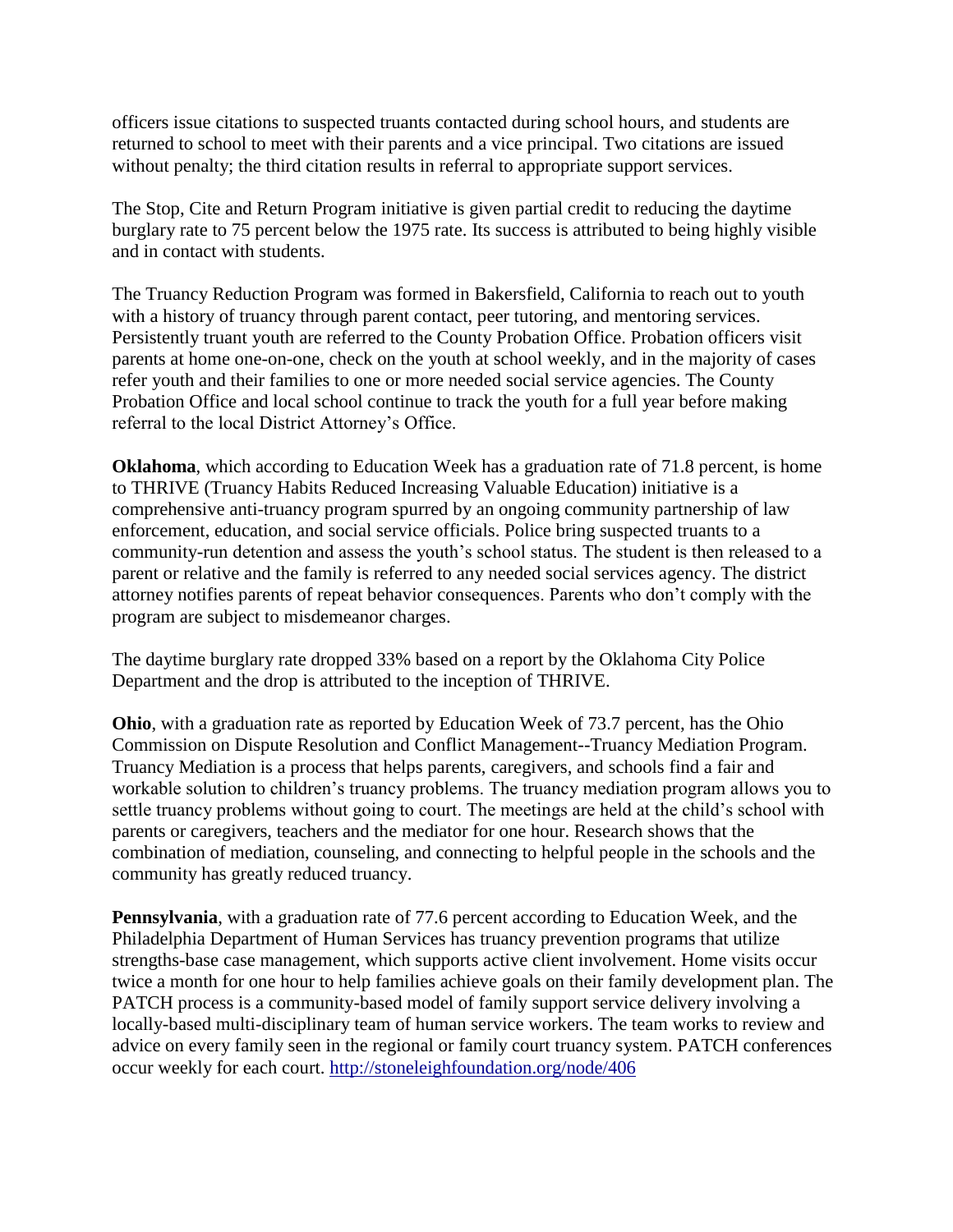**Maryland**, 74.6 percent University of Baltimore—Truancy Court Program (TCP) The TCP addresses the root causes of truant behavior and links families to needed social services or other community-based supports. The program is voluntary and consists of 1- weekly inschool meetings among the student, the child's parent or caregiver, a judge or master who volunteers, a mentor. Interventions include parenting classes, tutoring, training in basic skills, counseling and anger management. Initial data indicate an overall 75 per cent decrease in absences for students during and immediately following their TCP participation. <http://law.ubalt.edu/template.cfm?page=1274>

**New York**, graduation rate as reported by Education Week of 70.6 percent is home to the Harlem Children's Zone—Truancy Prevention. This program serves 90 families with at-risk children. The program conducts groups on domestic violence, parenting (the Parenting Journey) and a group for teen-agers. Truancy Prevention is contracted by ACS to provide support and services to these families to help transform their lives and communities with support from a caseworker who makes regular visits to their homes. The program provides casework counseling, advocacy, and referrals as needed.

**Kentucky**, graduation rate of 71.8 percent, initiated in 1997, by Judge Joan Byer, this program serves as a national model for other truancy diversion projects throughout the United States, including here in Clark County. It is a judicially driven school and community initiative where the goal is to improve school attendance and to enhance family function and behavior. It operates by bringing court to school once a week for 10 weeks. The success of this program relies on effective collaboration among all parties involved in the process, i.e., judge & court reps, school reps, social service reps, and the truant child and guardian. The program differs from "traditional truancy court" in that it uses positive reinforcement to accomplish its goal in reducing absenteeism in middle schools, rather than punitive measures. "Suspending and punishing a child, embarrassing, isolating or humiliating does not help the children. We need to stop doing things that don't work. Praise the parents, too, when the kids are doing well. Everyone has value," [http://www.aoc.state.nc.us/www/public/aoc/pr/truancy.htm\)](http://www.aoc.state.nc.us/www/public/aoc/pr/truancy.htm). This rationale is based on the premise that the Diversion Program looks at truancy as a symptom of other underlying issues that need to also be considered before the issue of truancy can be dealt with effectively. "Besides academic failure, truancy can be symptomatic of family dysfunction, substance abuse, domestic violence, or child abuse and neglect that may be occurring within the child's home. The key then is to treat the whole child and to develop the awareness that truancy is symptomatic of a larger problem,"(A Model Response to Truancy Prevention..., Byer, J.).

# **Part 4 Implications and recommendations for the future of Ready for Life and other prevention services, in Southern Nevada**

Given the complexity of the problem, any response to address truancy needs to be developed in collaboration with a number of partners who operate in this space. Ready for Life has established strong community alliances over the years and this allows them the ability to act as an intermediary connecting service providers with those in need of services as well as information to support students and their families.

# **What can be done to help reduce truancy in Southern Nevada?**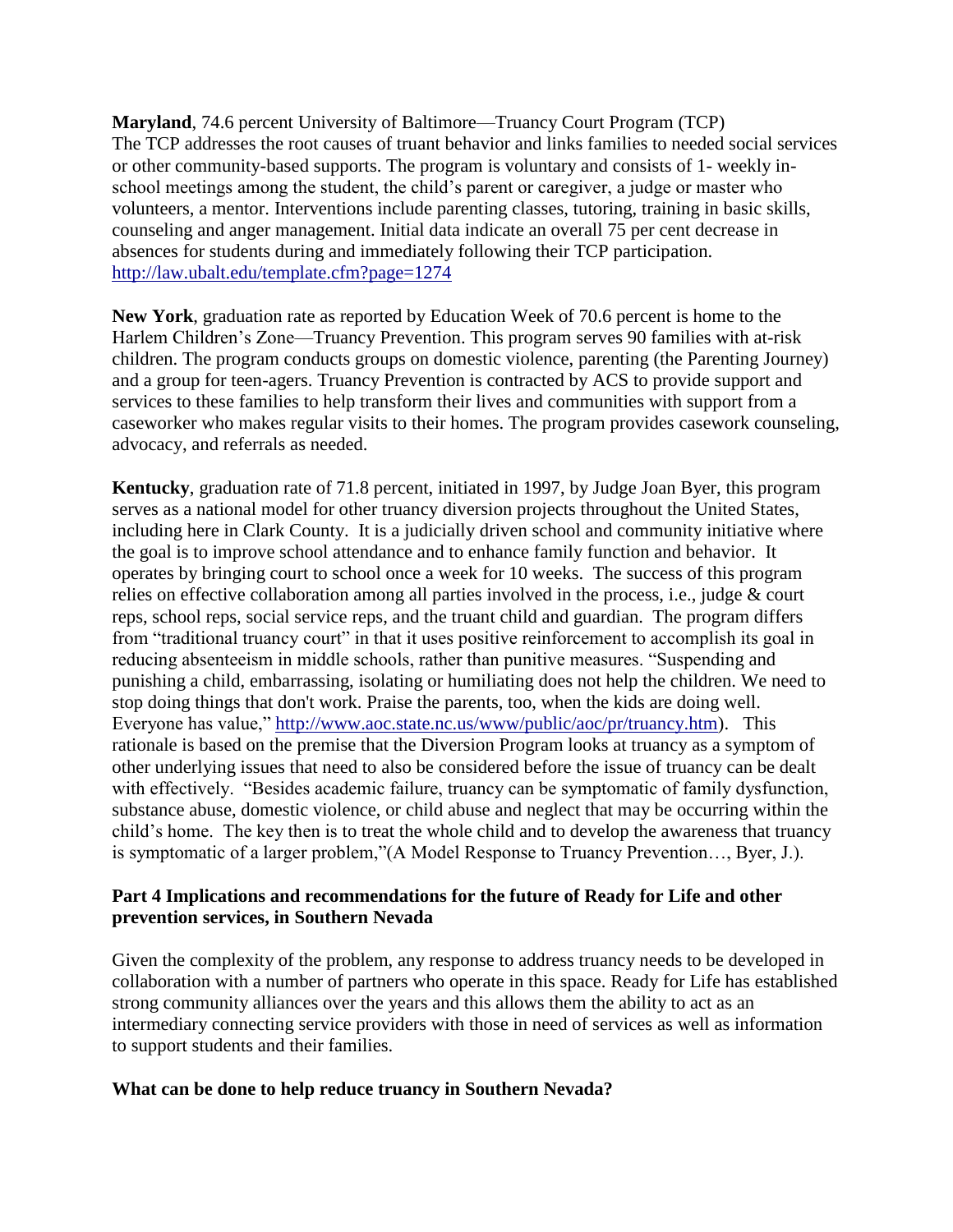Understanding that it is a community problem that requires everyone to be educated on the financial costs that are a direct result of truancy. Because the continual truant population here in Southern Nevada is predominantly Hispanic, a possible solution could be to have a bilingual representative from the Hispanic community who shares similarities with some of the students, speak on the importance of education and getting a secure job. Some avenues of communication could be through Hispanic media channels, town hall meeting and school assemblies.

The intranet service provided by Clark County School District, Parentlink, should be used more by parents to check on the academic status of their children. Truancy diversion programs also need to be in more schools throughout Southern Nevada. A five million dollar grant awarded to Clark County School District in fall of 2010 which work to expand more aspects of the truancy prevention, but much more needs to be done on a larger scale in terms of truancy reduction programs here in Southern Nevada.

The roles and responsibilities of these service agencies tend to overlap causing leaving critical gaps in necessary services. There is also a lack of synergy between agencies resulting in some students falling through the cracks.

Drawing on the principles underpinning effective processes for policy development, the lifecycle of any intervention or a program of interventions can generally be described by the following four phases: understanding the problem (problem definition; environmental scan), developing a response (strategy or policy initiative), implementing the response (implementation) and reflecting on and learning from the intervention (monitoring and evaluation). [\[https://www.iepdirect.com/ais/login/features/feature\\_3.html\]](https://www.iepdirect.com/ais/login/features/feature_3.html%5D)

During the course of this evaluation and our interviews with various Ready for Life personnel and other stakeholders, it became apparent that each phase in an intervention's lifecycle has a number of 'elements of success'. The following diagram illustrates the high-level elements of success that have to be in place in order for interventions to have a good chance of achieving their intended outcomes.

Based on our findings the most important priorities for Ready for Life are:

# **Understanding the problem**

Underpinning Ready for Life's strategies and ability to broker and provide services, there needs to be a very clear understanding of what the problems and issues are that need to be addressed and why.

Undertaking research to delve into the root causes of truancy will provide an up-to-date understanding of:

- what causes truancy and what are current perceptions of the problem amongst the population specific to the demographic of Southern Nevada
- what factors contribute to truancy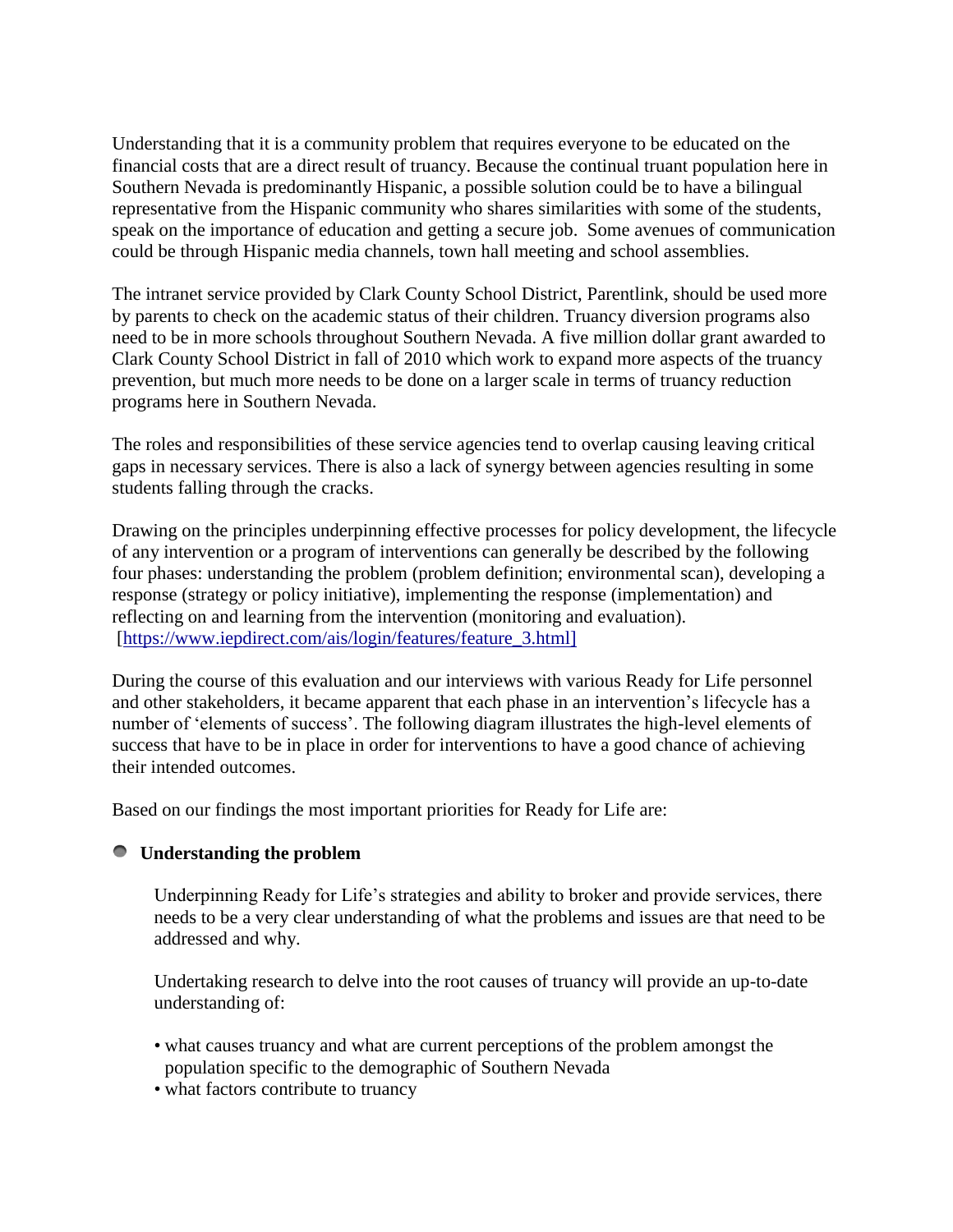- the groups that are most at risk
- given Southern Nevada's demographic, bilingual communication
- definitions around truancy
- more truancy diversion programs available at more schools

In short, the objective will be to arrive at a clear definition of the problem. An element of good problem definition is to have a good understanding of the target populations that need to be influenced. This includes the priority populations that Ready for Life and its community partners have already identified. Several interviewees, including principals, and parents, commented that different people respond to different triggers and motivators. That is to say it is unwise to implement actions and strategies to change the behaviors of one group may not work well for other groups, even if the groups are the same race or gender. In order for the interventions to be effective they need to be targeted in nature and adaptable to the different motivators of different groups, understanding that these can vary by circumstances and so should be flexible.

There is a strong need to describe a relationship between the theory and the evidence to support effective interventions as this will enable resources to be used more effectively and establish stronger alignment between the different initiatives that have similar objectives. There is also need for promoting consistent messages about expectations and desired behaviors so as to build a shared understanding of the problem across the different stakeholders. [\[http://www.educationcounts.govt.nz/publications/schooling/provision-of](http://www.educationcounts.govt.nz/publications/schooling/provision-of-school-support-services-an-evaluation/9)[school-support-services-an-evaluation/9](http://www.educationcounts.govt.nz/publications/schooling/provision-of-school-support-services-an-evaluation/9) Author(s): Meenakshi Sankar & Fleur Chauvel - [MartinJenkins]Published: April 2011]

# **Recommendations**

Based on the above discussion, our key recommendations are:

- Initiate research to delve into root causes of truancy to deepen our understanding of the problem as it relates to subpopulations as well as a broader sense.
- Initiate research to explore effective strategies for affecting change amongst particular subpopulation groups. (i.e. racial/ethnic groups)

# **Developing a strategic response**

Key to any strategy or response is having a clear sense and articulation of the goal or outcome that the organization or service is working towards. In the context of truancy the evaluation indicates that there is a need for Ready for Life to shift the focus from outputs to outcomes. This will ensure that solutions designed to address truancy take a broader view of the problem and are more proactive. Solutions will need to be supported by a range of strategic alliances with community partners to ensure that truancy prevention practices are aligned to these expectations. Therefore any shift to an outcomes approach needs to be supported by clearer mandates and accountabilities.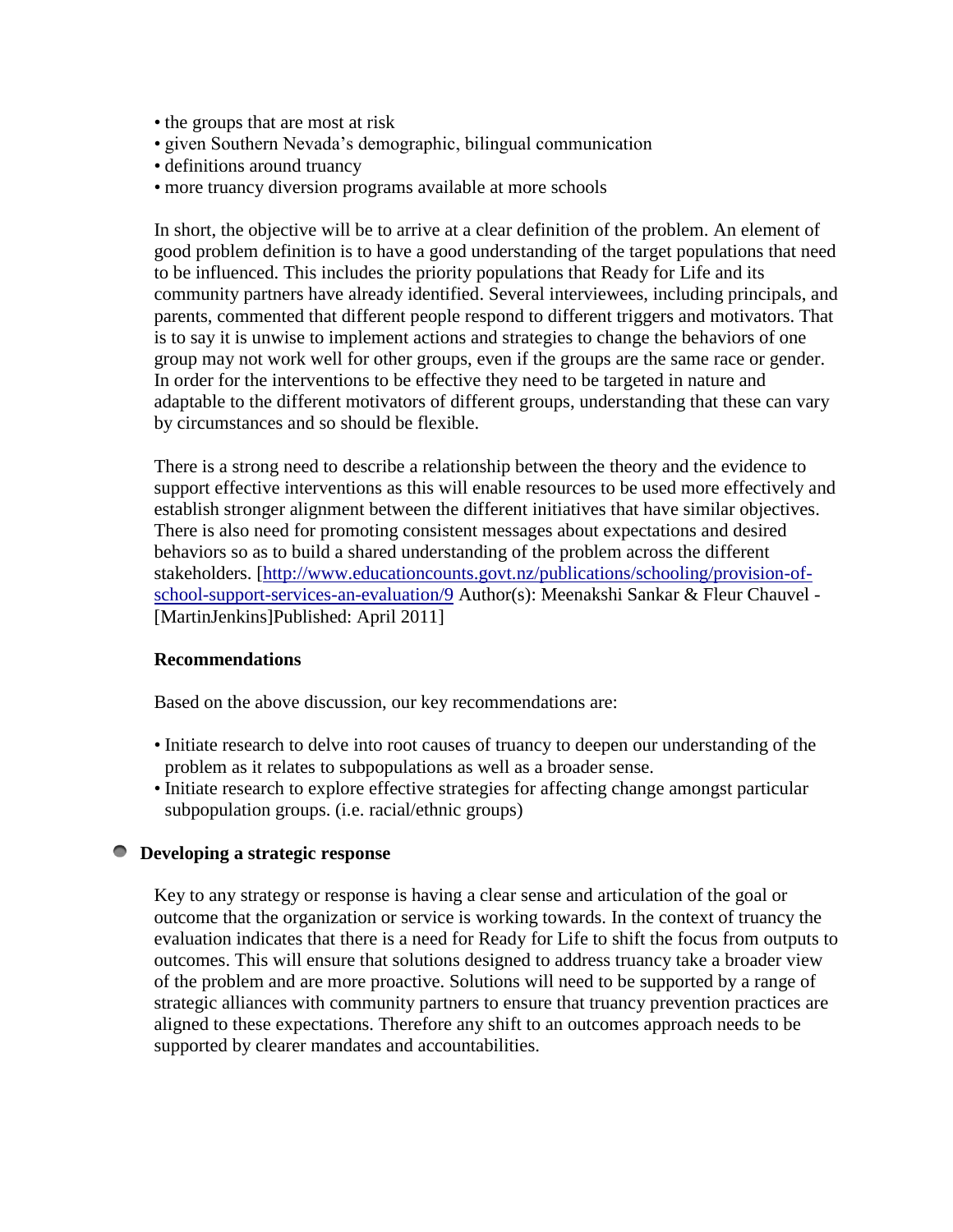Effective governance and leadership from Ready for Life Southern Nevada was also identified as a critical element of success and for strengthening the efficiency of the current system. The level of variability in the current environment is not desirable and needs to be addressed. It appears that Ready for Life Southern Nevada has not actively sought to influence or lead the direction and shape of its community partners, resulting in a movement that appears to lack consistency.

Effective governance and management relies on sound plans and good communication of those plans. Goals need to be clear and realistic. Ready for Life Southern Nevada needs to reflect on its role within a truancy prevention infrastructure and build its internal process/capability to manage these processes effectively.

Development of a strategic response needs to be matched with adequate resourcing. While it appears that the service is successfully recruiting community partners to provide services, and the expectations from truancy services have also widened considerably and current resourcing levels do not reflect this.

# **Recommendations**

Based on the above discussion, our recommendations to support the development of a strategic response are:

- Strengthen leadership from Ready for Life by providing clearer direction and expectations from a truancy prevention infrastructure.
- Shift the focus from outputs to outcomes and design truancy prevention services that are geared to deliver on outcomes.
- Review resourcing to allow truancy prevention services to balance reactive and proactive aspects of their role.
- Continue to establish formal partnerships with parents, schools and other agencies that operate in the truancy area so as to establish cohesion across the different agencies.
- Clearer mandates and accountabilities that are communicated to all partners and stakeholders.

# **Implementation of the strategic response**

A key issue coming through from the interviews relates to the desirability of ceding control to those who are best placed to drive the initiative. Furthermore, and consistent with one of Ready for Life's working principles which is "...combining our resources and commitment on the ground with evidence-based solutions and a connected, operational infrastructure, we will be able to make an impact on the individual youth we are serving..." it is important to allow regions to innovate and not try to force them into centrally determined frameworks and processes. The trade-off for giving more degrees of freedom to providers is the need to strengthen governance and management arrangements at the center to ensure that effective accountability is maintained, particularly relating to training, guidelines and templates, and other forms of administrative support.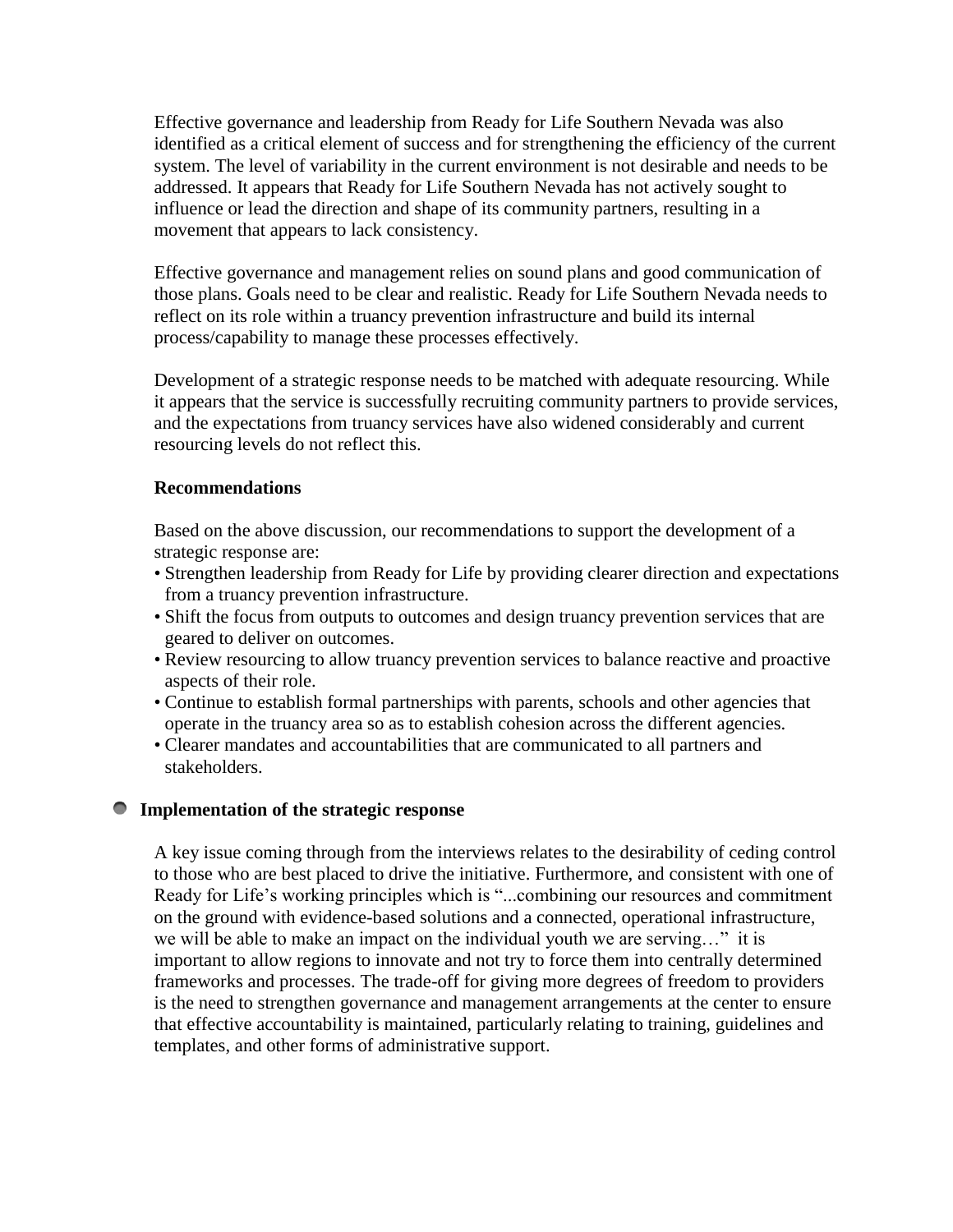While sound structures, policies and procedures can all support effective leadership and management, the role that individual partners play will directly impact how well these work in practice.

The nature of the issues surrounding truancy is such that any meaningful response requires collaboration across a wide range of agencies on a day-to-day basis. This requires Ready for Life to maintain effective community partnerships. The effectiveness of these partnerships is an element of success because it helps identify opportunities to leverage off, or assist, the work of others.

# **Recommendations**

Based on above discussion, our recommendations for ensuring successful implementation of truancy prevention services include:

- Balancing national and regional interests while sound structures, policies and processes all support effective partnerships, the role individual partners play will directly impact on how this will work.
- Encouraging and supporting collaborative approaches to implementation.
- Investment in training and professional development of all actors within the truancy prevention infrastructure so as to promote consistent messages and understandings.
- Becoming the knowledge network or hub to promote sharing of best practice and continuous learning.

# **Monitor and evaluate**

The overarching purpose of monitoring and evaluation is to inform understanding of:

- the level and rate of change in the desired outcome
- whether activities are having the impact intended, and
- what is working well, what is not and why.

Tracking progress towards outcomes is an essential way to inform the ongoing development, refinement and improvement of an intervention. Given the complex nature of truancy and the myriad of factors that contribute to achieving desired change, it is by implication often difficult to 'unpack' the impact of individual strategies and interventions. However evaluation of a small number of initiatives can contribute to the growing knowledge base about what works to reduce truancy or improve attendance.

# **Recommendations**

Based on the above discussion, our recommendation for improving the monitoring and evaluation environment requires Ready for Life to put in place the following:

- Clarity of desired impact outputs and outcomes level.
- Meaningful, quantifiable and realistic performance measures which combine to tell the performance story.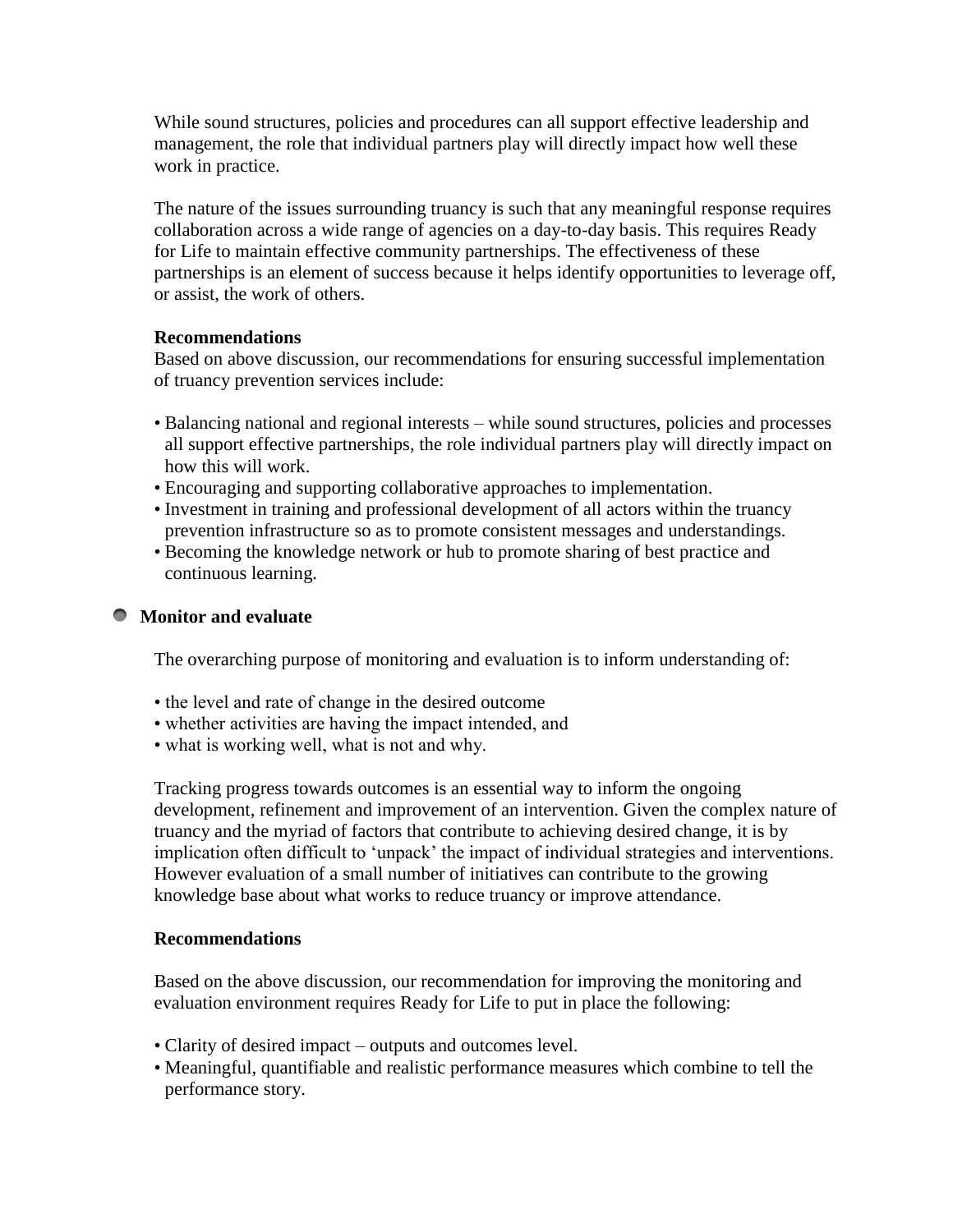• A framework within which to evaluate and analyze findings.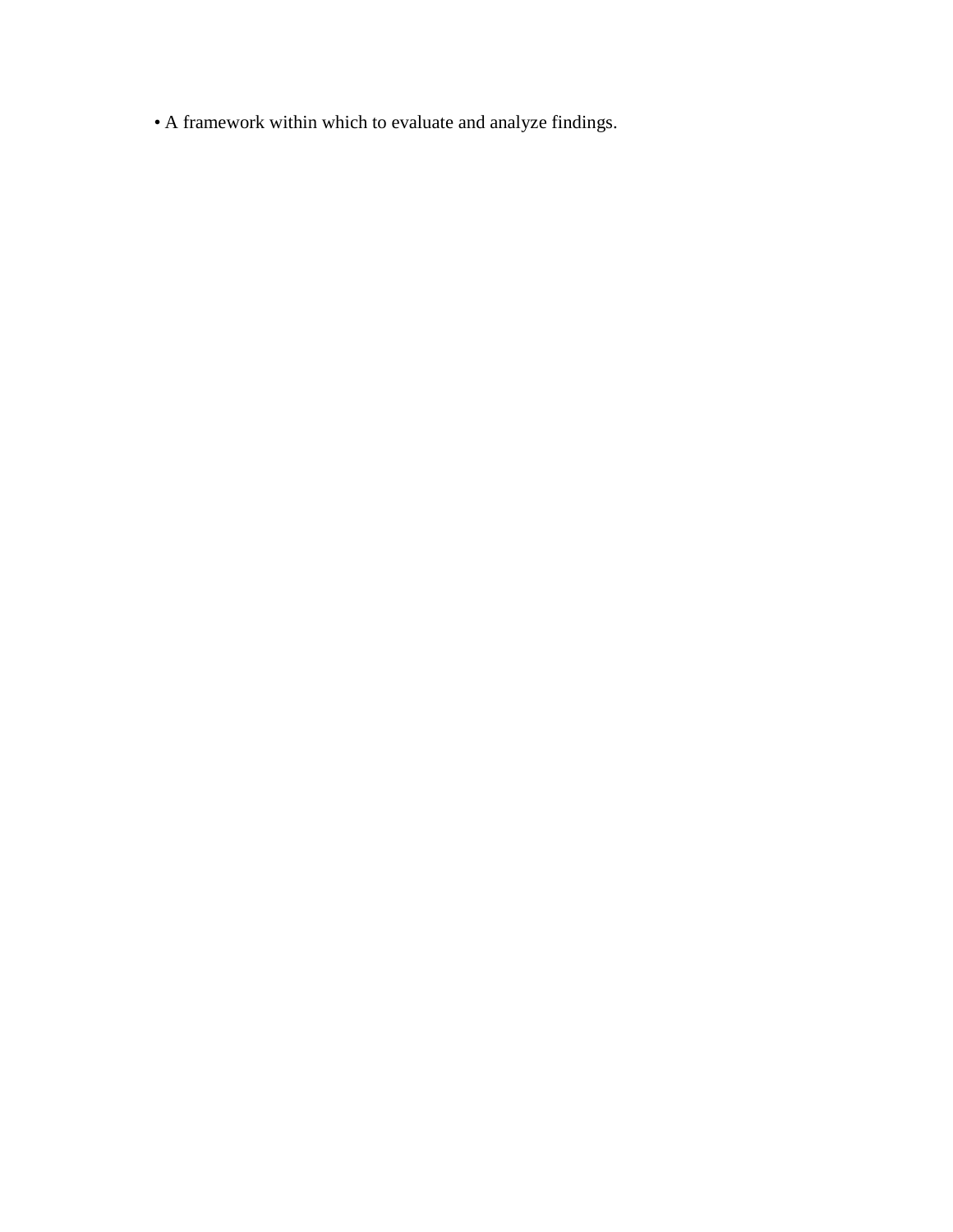#### References

Abrams, L., & Haney, W. (2004). Accountability and the grade 9-10 transition. In Orfield, G. (Ed.), *Dropouts in America* (pp. 181-206). Cambridge, MA: Harvard Education Press.

Alliance for Children, Inc. (2004, July). *Annual Report on VanDevender* Jr. High School, Parkersburg, Wood County. Charleston, WV: Author.

Alliance for Children, Inc. (2003, July). *Annual Report on VanDevender* Jr. High School, Parkersburg, Wood County. Charleston, WV: Author.

Angrist, J. D., & Krueger, A. B. (1990, December). *Does compulsory* school attendance affect schooling and earnings? Cambridge, MA: National Bureau of Economic Research, Inc.

Barton, P. E. (2005, February). *One-third of a nation: Rising dropout rates and declining opportunities.* Princeton, NJ: Policy Evaluation and Research Center, Policy Information Center, Educational Testing Service.

Butts, J. A., Buck, J., & Coggeshall, M. B. (2002). *The impact of* teen court on young offenders. Washington, DC: The Urban Institute Justice Policy Center.

California Department of Education. (2002). *School attendance* review board handbook: Operations and resources. Sacramento, CA: Author.

Cantelon, S., & LeBoeuf, D. (June, 1997). Keep young people in school: Community programs that work. *Juvenile Justice Bulletin.* Washington, DC: Office of Juvenile Justice and Delinquency Prevention, U.S. Department of Justice. Cauchon, D. (1999, April 13). Zerotolerance policies lack flexibility. *U.S.A. Today.* Online, Available: [http://www.usatoday.](http://www.usatoday/) com/educate/ednews3.htm.

Cohen, M. A. (1995, Nov.). *The monetary value of saving a high risk youth. Unpublished Manuscript.*

Courtney, M. E., Dworsky, A., Gretchen, R., Keller, T., Havlicek, J., & Bost, N. (2005, May). Midwest evaluation of the adult functioning of former foster youth: Outcomes at age 19. Chicago, IL: Chapin Hall Center for Children at the University of Chicago.

Education Commission of the States. (2004, May). *Compulsory* school age requirements. Denver, CO: Author. Epstein J. L., & Sheldon, S. B. (2002). Present and accounted for: Improving student attendance through family and community involvement. Journal of Education Research, 95(5), 308-320.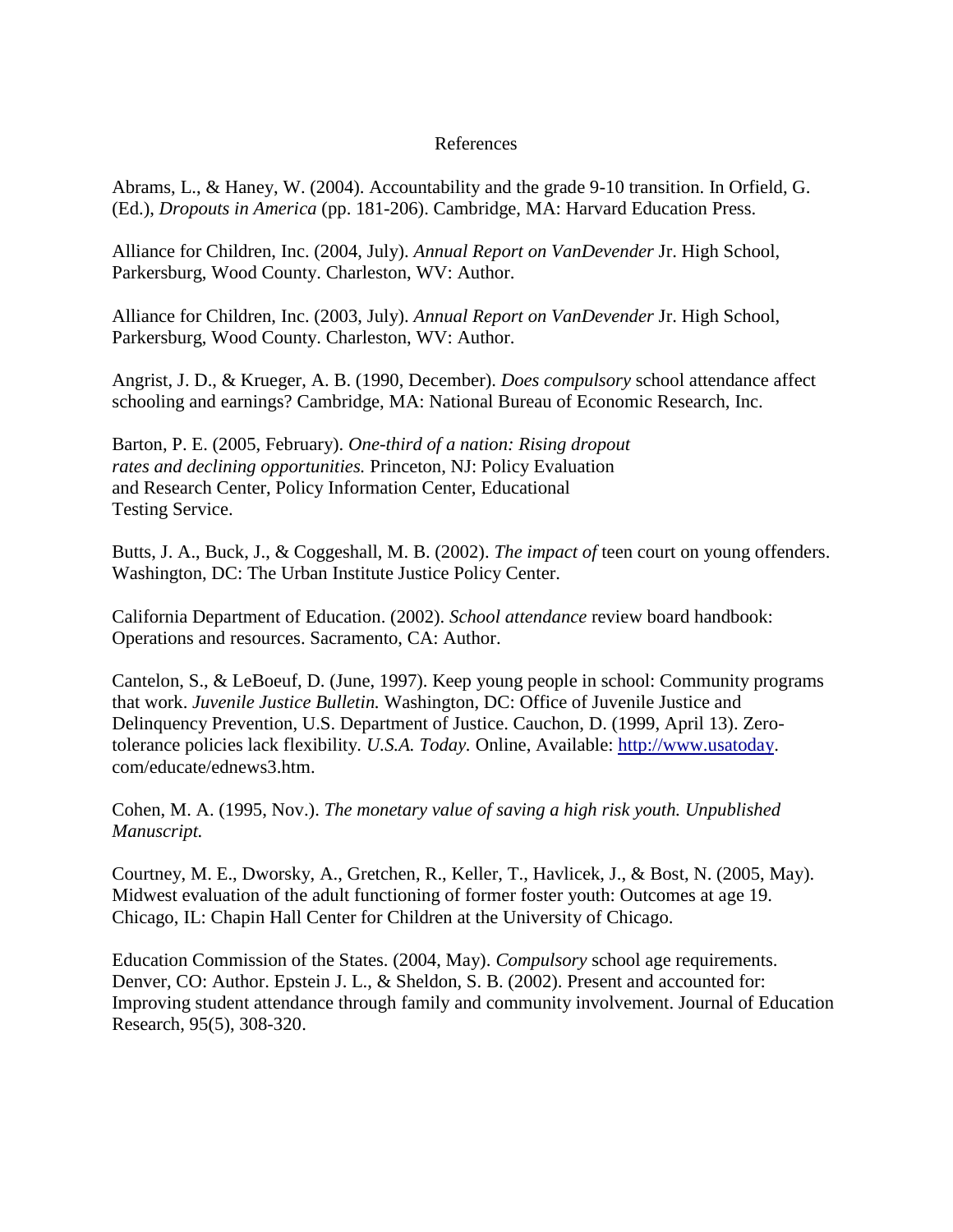Finlay, K., Martinez, J., & Saiz, A. (2004, August). *Denver public* middle school truancy reduction project: lessons learned from year *one activities.* Denver, Colorado: Colorado Foundation for Families and Children.

Garry, E. (1996, October). Truancy: First step to a lifetime of problems. Juvenile Justice Bulletin. Washington, DC: Office of Juvenile Justice and Delinquency Prevention, U.S. Department of Justice.

Gavin, T. (1997, March). Truancy: Not just kids' stuff anymore. FBI Law Enforcement Bulletin. 66, 8-14. Gerrard, M., Burhans, A., & Fair, J. (2003, August). *Effective* truancy prevention and intervention: A review of relevant research for the Hennepin County School Success Project. St. Paul, MN: Wilder Research Center.

Gonzales, R., & Mullins, T. G. (2004, May). Addressing truancy in youth court programs. Selected Topics on Youth Courts: A *Monograph*. Washington D. C.: Office of Juvenile Justice and Delinquency Prevention, U.S. Department of Justice.

Gotbaum, B. (2002, November). *Pushing out at-risk students: An analysis of high school discharge figures.* The Public Advocate for *the City of New York and Advocates for Children.*

Greene, J. P. (2002, April). *High school graduation rates in the Unites States. New York, NY: Center for Civic Innovation at the Manhattan Institute.*

Greene, J. P., & Winters, M. A. (2005, February). *Public high* school graduation and collegereadiness rates: 1991-2002. New York, NY: Center for Civic Innovation at the Manhattan Institute.

Harlow, C. W. (2003). *Education and correctional populations. Washington DC: Bureau of Justice Statistics, Office of Justice Programs, U.S. Department of Justice.*

Hopkins, G. (August 30, 2005). Programs combat a community problem—chronically truant students, *Education World*. Online, Available: [www.education-world.com.](http://www.education-world.com/)

Hubbard, B. (2005, May 16). A class divided: Examining the chasm between students success, failure. *Rocky Mountain* News.

Lehr, C. A., Johnson, D. R., Bremer, C. D., Cosio, A., & Thompson, M. (2004, May). Increasing rates of school completion: Moving from policy and research to practice. Minneapolis, MN: National Center on Secondary Education and Transition, Institute on Community Integration, University of Minnesota.

Long, A. (2004, April). *Cyber schools.* Denver, CO: Education Commission of the States.

Losen, D. J. (2004). Graduation rate accountability under the No Child Left Behind Act and the disparate impact on students of color. In Orfield, G. (Ed.), *Dropouts in America* (pp. 207- 220). Cambridge, MA: Harvard Education Press.